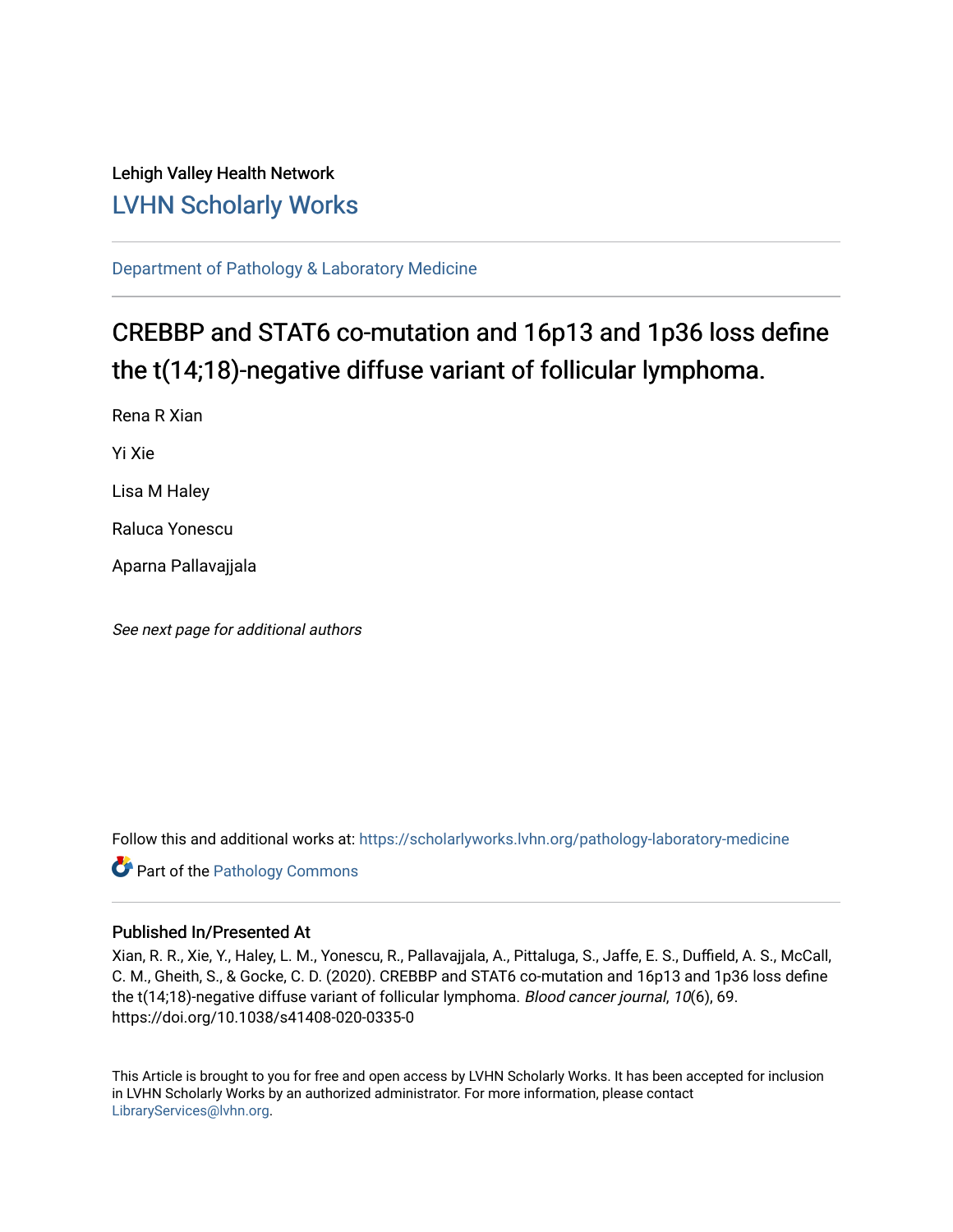## Authors

Rena R Xian; Yi Xie; Lisa M Haley; Raluca Yonescu; Aparna Pallavajjala; Stefania Pittaluga; Elaine S Jaffe; Amy S Duffield; Chad M McCall; Shereen M F Gheith MD, PhD; and Christopher D Gocke

This article is available at LVHN Scholarly Works:<https://scholarlyworks.lvhn.org/pathology-laboratory-medicine/491>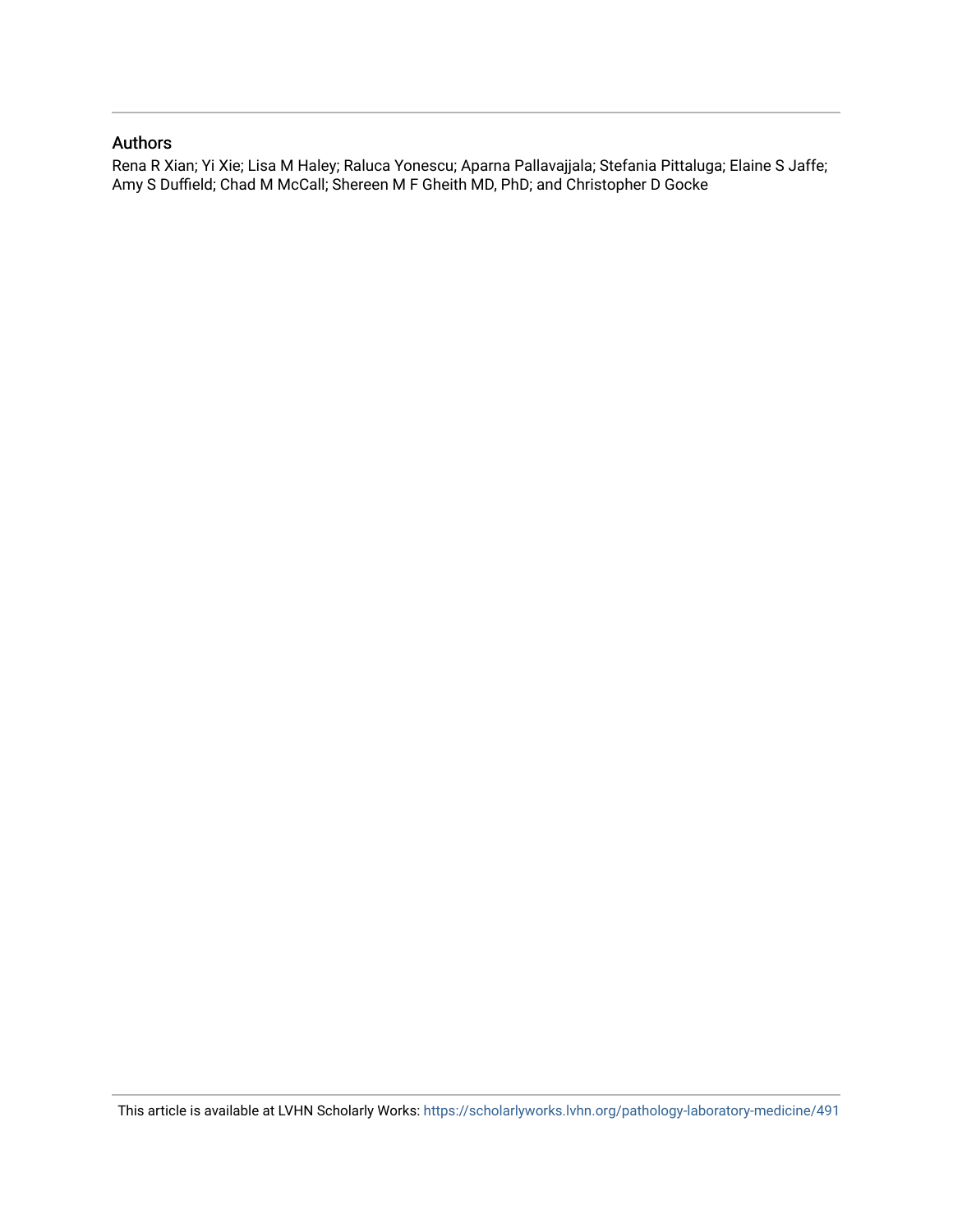Rena R. Xian, Yi Xie, [...], and Christopher D. Gocke

## Abstract

The diffuse variant of follicular lymphoma (dFL) is a rare variant of FL lacking t(14;18) that was first described in 2009. In this study, we use a comprehensive approach to define unifying pathologic and genetic features through gold-standard pathologic review, FISH, SNP-microarray, and next-generation sequencing of 16 cases of dFL. We found unique morphologic features, including interstitial sclerosis, microfollicle formation, and rounded nuclear cytology, confirmed absence of t(14;18) and recurrent deletion of 1p36, and showed a novel association with deletion/CN-LOH of 16p13 (inclusive of *CREBBP*, *CIITA*, and *SOCS1*). Mutational profiling demonstrated near-uniform mutations in *CREBBP* and *STAT6*, with clonal dominance of *CREBBP*, among other mutations typical of germinal-center B-cell lymphomas. Frequent *CREBBP* and *CIITA* codeletion/mutation suggested a mechanism for immune evasion, while subclonal *STAT6* activating mutations with concurrent *SOCS1* loss suggested a mechanism of BCL-xL/BCL2L1 upregulation in the absence of *BCL2* rearrangements. A review of the literature showed significant enrichment for 16p13 and 1p36 loss/CN-LOH, *STAT6* mutation, and *CREBBP* and *STAT6* comutation in dFL, as compared with conventional FL. With this comprehensive approach, our study demonstrates confirmatory and novel genetic associations that can aid in the diagnosis and subclassification of this rare type of lymphoma.

**Subject terms:** Cancer genomics, B-cell lymphoma

## Introduction

Follicular lymphoma (FL) is the second most common nodal non-Hodgkin lymphoma accounting for  $\sim$ 20% of all lymphomas<sup>[1](#page-9-0)</sup>. The proliferation of germinal center B-cells (GCB) forming abnormal follicles coupled with translocation of the antiapoptotic gene *BCL2* with *IGH* resulting in t(14;18)  $(q32;q21)$  $(q32;q21)$  $(q32;q21)$  are diagnostic hallmarks of FL<sup>1</sup>. However, there are exceptions, as ~5% of low-grade follicular lymphoma (LGFL) show a predominantly diffuse growth pattern<sup>[2,](#page-9-1)[3](#page-9-2)</sup>, and ~[1](#page-9-0)0% of FL lack t(14;18)<sup>1</sup>, most of which represent high-grade disease.

The 2016 WHO classification recognizes several variants and related entities of FL, the latter of which is designated as conventional follicular lymphoma (cFL). The morphologically low-grade spectrum includes in-situ follicular neoplasia, duodenal-type FL, and the diffuse FL variant (dFL) with the former two entities consistently demonstrating t(14;18) *BCL2/IGH* rearrangements. The morphologically high-grade spectrum includes testicular FL and pediatric-type FL (pFL), neither of which carry *BCL2/IGH* rearrangements. Genomic analysis of cFL has shown that in addition to t(14;18), a number of recurrent copy number variants (CNVs)<sup>4-[10](#page-9-4)</sup> and somatic mutations can be found<sup>11-[19](#page-10-0)</sup>, such as CNVs of 1p36, mutations of epigenetic regulators *KMT2D*, *CREBBP*, and *EZH2*, and mutations of *TNFRSF14*. The genetic abnormalities found in cFL serve as the basis against which variant subtypes can be compared.

dFL is the only LGFL variant lacking t(14;18). This entity was first described in 2009 in 35 cases as an unusual type of LGFL with a predominantly diffuse growth pattern, characteristic immunophenotype, and near-uniform deletion of chromosome  $1p36<sup>3</sup>$  $1p36<sup>3</sup>$  $1p36<sup>3</sup>$ . This variant of FL was distinguished from LGFL with a predominantly diffuse growth pattern, as the former consistently lack the characteristic *BCL2* rearrangement, whereas the latter consistently demonstrate t(14;18). Besides the genetic difference, the 2009 description of dFL also found characteristic clinical features, such as frequent groin/inguinal site of presentation, bulky low clinical stage disease, and good prognosis. Subsequent to this description, two other series evaluating 11 cases<sup>[20](#page-10-1)</sup> and 6 cases<sup>[21](#page-10-2)</sup> of dFL confirmed recurrent 1p36 abnormalities and/or *TNFRSF14* mutations<sup>20</sup>, as well as mutations of *CREBBP* and  $STAT6^{20,21}$  $STAT6^{20,21}$  $STAT6^{20,21}$  $STAT6^{20,21}$ . The aims of the present study were to use a comprehensive approach to build upon existing, yet incomplete, literature, and determine unifying pathologic and genetic abnormalities. Findings from this study improve our understanding of the relationship between dFL and cFL, the molecular pathogenesis of dFL, and identifies potential molecular markers that may aid in the diagnosis and accurate subclassification of this rare variant of FL.

## Methods

### Pathologic case selection

Excisional biopsies were selected from the pathology archives of the Johns Hopkins Hospital (JHH) and the National Cancer Institute (NCI) after appropriate institutional review board approval. The JHH archives were searched from 1984 to 2013 for all cases of LGFL with a predominantly diffuse growth pattern (≥75%), occurring in an inguinal/groin site, and showing coexpression of CD23. The NCI archives were searched from 2000 to 2014 for cases citing the original Katzenberger et al. description<sup>[3](#page-9-2)</sup>. BCL2 protein expression by immunohistochemistry and BCL2 rearrangement status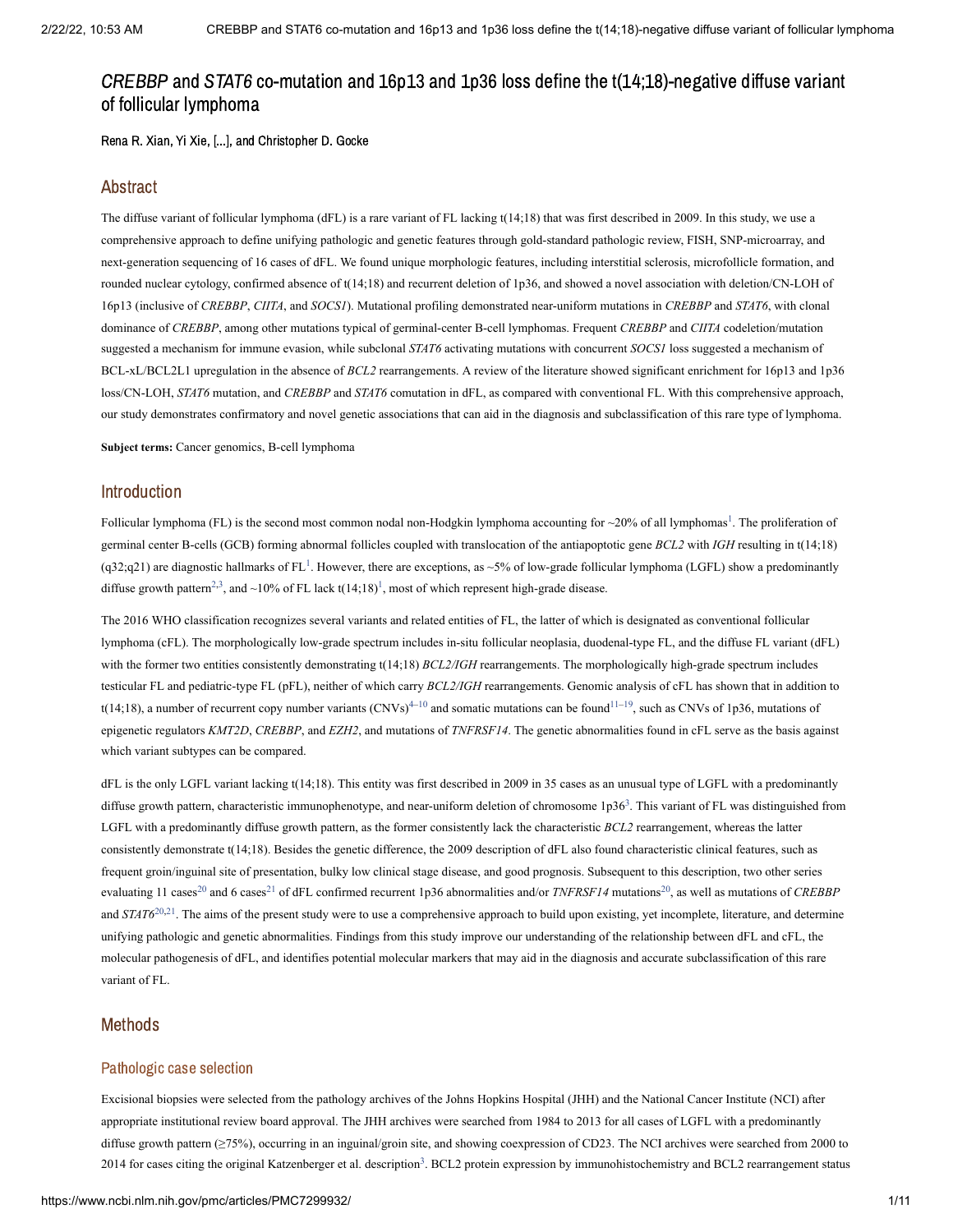for FISH were not used as selection criteria. Cases with components of histologic grade 3 or diffuse large B-cell lymphoma (DLBCL), or with high proliferation indices (>30%) were excluded. The histologic and immunohistochemical stains, and available clinical and ancillary data, were reviewed in concert by the study authors with consensus agreement of the final diagnoses.

#### Fluorescence in-situ hybridization

FISH using the Vysis LSI *IGH/BCL2* dual color dual fusion probe (Abbott Molecular, Des Plaines, IL) was performed on all cases (per manufacturer's protocol) without clinically available FISH analysis using formalin-fixed paraffin embedded (FFPE) tissue. Since histologic sectioning results in overlapping cells, only dual fusion signals identified in the same plane were considered as true fusions. Detailed methods can be found in Supplementary Information.

### SNP-microarray analysis

DNA was extracted using 4–10 unstained slides of FFPE tissue using the Pinpoint Slide DNA Isolation system (Zymo Research, Orange, CA). In brief, unstained slides were deparaffinized with xylene followed by tissue dissection and Proteinase K digestion. DNA cleanup was performed using the QIAamp DNA mini kit with the QIAcube instrument (QIAGEN, Valencia, CA). SNP-microarray using the HumanCytoSNP12 BeadChip platform (Illumina, San Diego, CA), which assesses ~300,000 polymorphic loci, was performed per manufacturer's protocol. Analysis was completed using KaryoStudio (Illumina, San Diego, CA) and Nexus Copy Number (BioDiscovery, Hawthorne, CA). SNP and gene annotations were compared against the National Center for Biotechnology Information (NCBI) genome build 37 (GRCh37/hg19). CNVs were determined by independent and consensus review by R.R.X and C.D.G. Detailed interpretive criteria can be found in Supplementary Information.

#### Targeted next-generation sequencing analysis

Using 200 ng of extracted DNA from the above analysis, DNA hybrid capture libraries were prepared using an Agilent SureSelect-XT (Agilent Technologies, Santa Clara, CA) custom-designed target enrichment kit evaluating full-gene sequences of 641 cancer-related genes (see Supplementary Information), as previously described<sup>[22](#page-10-3)</sup>. Following DNA quality control, shearing and library preparation, next generation sequencing was performed on an Illumina HiSeq 2500 (Illumina Biotechnology, San Diego, CA) using 2 × 100 bp Rapid Run v2 paired end chemistry. Using vendor supplied software, FASTQ files were generated. All reads were aligned to NCBI GRCh37/hg19 using the Burrows-Wheeler alignment algorithm v0.7.10. Piccard Tools v1.119 was used for SAM to BAM conversion. The final BAM file was used for variant calling using a custom pipeline MDLVC v.6<sup>[22](#page-10-3)</sup> and HaplotypeCaller v3.3. Variants with low variant allele frequency (VAF) (<5%) and variants found in a reference pool of normal samples were excluded. Samples (cases 5 and 16) with lower quality sequencing data had an additional VAF filter of 9% applied. Variants meeting quality criteria were then annotated using the COSMIC database v82, dbSNP v150, Annovar (07042018), and Ensembl variant effect predictor<sup>[23](#page-10-4)</sup>. Manual review of variant calls was performed using the Broad Institute's Integrated Genomics Viewer v.2.3.4. Tumor mutation burden (TMB) was calculated using a subset of the sequenced genes per published methods<sup>[24](#page-10-5)</sup>. Detailed NGS and bioinformatics methods can be found in Supplementary Information.

Variant significance was determined by cross-referencing COSMIC (v88), gnomAD (r2.0.2) and ClinVar databases factoring in VAF, functional consequence, level of evidence in the respective databases, evidence of the variant in hematolymphoid malignancies, presence of other variants affecting the same amino acid, and mutational frequency of the gene in hematolymphoid malignancies. Using this rubric, each variant was assigned into one of four categories: likely somatic, cannot exclude somatic/possibly somatic, cannot exclude somatic/possibly germline, and likely germline. Within the "cannot exclude somatic" category, variants were grouped into the possibly germline category if the gene in question had not been reported to be mutated in either dFL<sup>[20](#page-10-1),[21](#page-10-2)</sup>, pFL<sup>[25](#page-10-6)</sup>, cFL<sup>[14,](#page-9-6)[19](#page-10-0)</sup>, or MZL<sup>[26](#page-10-7)</sup>. Variants assigned to the "likely somatic" and "cannot exclude somatic/possibly somatic" categories were included for further analyses.

### Tumor clonality and cellularity analysis

Tumor clonality and subclonality analysis was assessed based on several formulas that take into account the admixture of lymphoma cells with normal cells, the presence of clonal and subclonal mutations, and the combined impact of CNVs and coding mutations (see Supplementary Information and supplementary Figures [S1](#page-8-0)–[S3\)](#page-8-0). The most dominant mutation in each tumor, which accounted for the impact of co-occurring CNVs, was used to estimate tumor purity/cellularity. All other variants were divided by this number to derive the normalized subclonal representation of the mutation within the tumor. If tumor purity estimates based on VAF greatly exceeded the morphologic estimate, variants contributing to the overestimation were rereviewed for the likelihood of germline derivation and potential for undetected co-occurring CNVs. Should these variants be found, tumor purity was recalculated accordingly. If this resulted in reassignment of variants to the possibly/likely germline category, these variants were then excluded from subsequent analyses.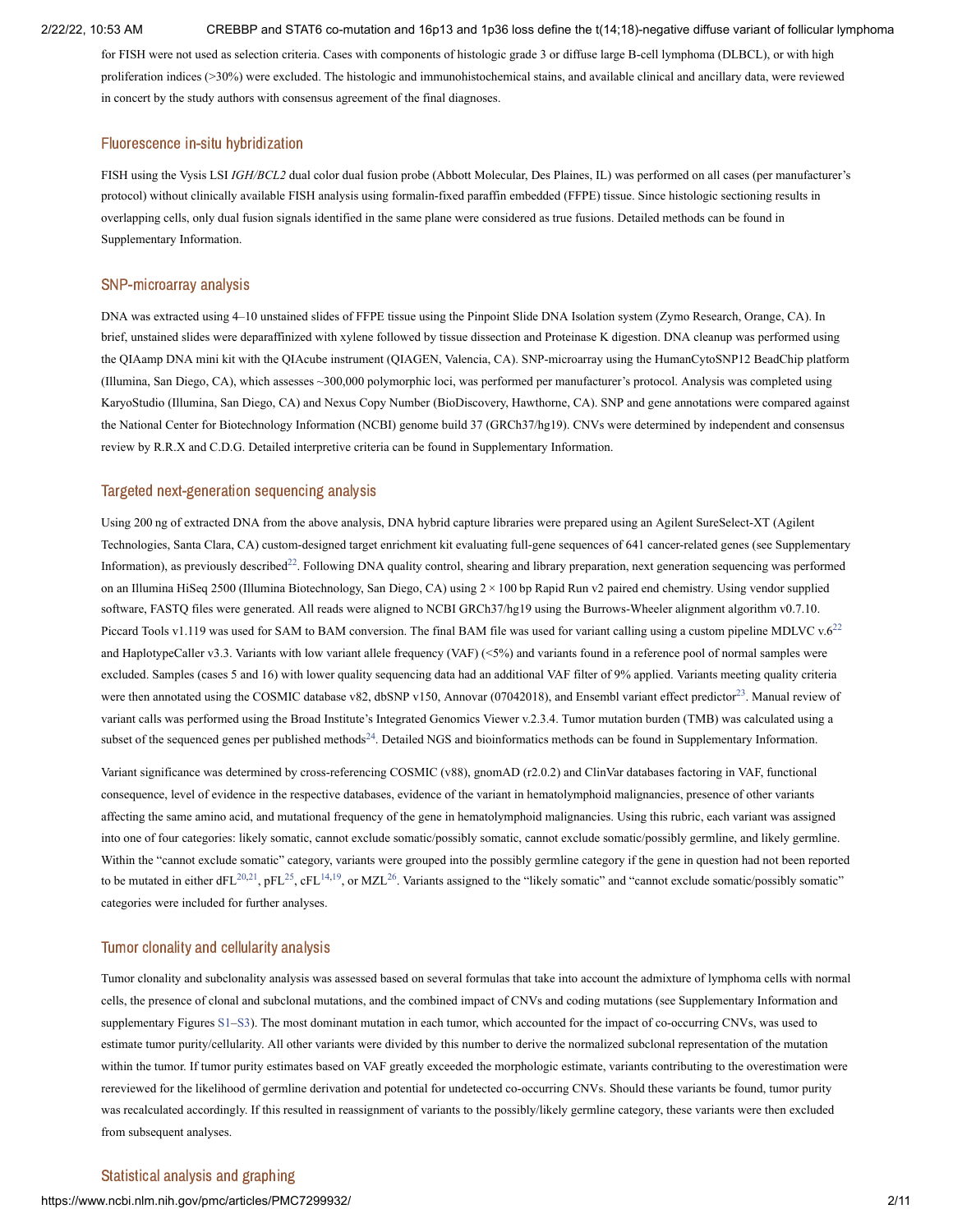Statistical analyses were performed using GraphPad Prism version 8 (GraphPad Software, La Jolla, CA) and Microsoft Office Excel 2010 (Microsoft, Redmond, WA). Continuous variables were compared using parametric unpaired two-tailed *t* tests, while categorical variables were compared using Fisher's exact test. Detailed statistical analyses are described in Supplementary Information. Mutation representation within protein domains was mapped using MutationMapper<sup>[27](#page-10-8)</sup> and Lollipop<sup>[28](#page-10-9)</sup>.

## **Results**

## dFL shows unique pathologic features

In total, 16 cases of LGFL meeting the inclusion and exclusion criteria were identified. All cases underwent consensus review by the study authors. Summary patient and pathologic findings are detailed in [Table](https://www.ncbi.nlm.nih.gov/pmc/articles/PMC7299932/table/Tab1/?report=objectonly) 1. Histologically, all cases showed ≥75% diffuse growth with many demonstrating microfollicle formation [\(Fig.](https://www.ncbi.nlm.nih.gov/pmc/articles/PMC7299932/figure/Fig1/?report=objectonly) 1), which are miniaturized abnormal follicles predominantly composed of centrocytes lacking follicular dendritic networks. Other notable features include frequent sclerosis and interstitial fibrosis, focal preservation of normal lymph node structures, including normal germinal centers, and more rounded nuclear cytology of the lymphoma cells. Cases with microfollicles tended to have lymphoma cells with centrocyte-like nuclei within microfollicles, and lymphoma cells with more rounded nuclei outside. Immunohistochemical studies confirmed that all lymphomas expressed BCL6, CD10, and CD23, and most expressed variable BCL2. Two cases showed equivocal BCL2 staining (cases 7 and 8) due to extensive T-cell admixtures. One case was BCL2 negative (case 15). Some cases also demonstrated disparate staining patterns for BCL2 (cases 6 and 9) and CD10 (case 9) within and outside of microfollicles.



[Table](https://www.ncbi.nlm.nih.gov/pmc/articles/PMC7299932/table/Tab1/?report=objectonly) 1

Patient demographic and pathologic characteristics.



[Fig.](https://www.ncbi.nlm.nih.gov/pmc/articles/PMC7299932/figure/Fig1/?report=objectonly) 1 **Pathologic features of dFL.**

### Chromosome 16p13 and 1p36 are recurrently altered in the absence of BCL2/IGH

FISH for *IGH/BCL2* was completed for 15 of 16 cases. All interpretable results showed two green (*IGH*) and two orange (*BCL2*) signals without evidence of fusion [\(Fig.](https://www.ncbi.nlm.nih.gov/pmc/articles/PMC7299932/figure/Fig2/?report=objectonly) 2c). SNP-microarray studies were performed on all cases (Fig. [2a,](https://www.ncbi.nlm.nih.gov/pmc/articles/PMC7299932/figure/Fig2/?report=objectonly) b) with one case failing quality control. Total CNVs observed per sample ranged from 0–9 (median 2; 95% CI 2–5). Only one sample (case 12) showed no CNVs. Recurrent alterations present in ≥ 4 samples [\(Fig.](https://www.ncbi.nlm.nih.gov/pmc/articles/PMC7299932/figure/Fig2/?report=objectonly) 2d) included loss/CN-LOH of 16p13.3 (9 loss and 1 CN-LOH, 66.7%), loss/CN-LOH of 1p36.3 (4 loss and 3 CN-LOH, 46.7%), gain/CN-LOH of 8q24 (4 gain and 1 CN-LOH, 33.3%), gain of 8p22 (4, 26.7%), and gain/CN-LOH of 8q (3 gains and 1 CN-LOH, 26.7%). Six cases  $(6/15, 40.0\%)$  showed abnormalities of both 1p36 and 16p13 [\(Fig.](https://www.ncbi.nlm.nih.gov/pmc/articles/PMC7299932/figure/Fig3/?report=objectonly) 3). The minimal deleted region on 16p (16p13.3, 7.1 Mb) contains 238 genes, including *CREBBP*. Nine out of ten cases with 16p13.3 abnormalities demonstrated slightly larger CNVs that also included *CIITA* and *SOCS1*. The minimal deleted region on 1p (1p36.33–1p36.31, 5.1 Mb) contains 101 genes, including *TNFRSF14*. Full list of CNVs can be found in Supplementary Table [S1](#page-8-0).



**Overview of chromosomal findings.**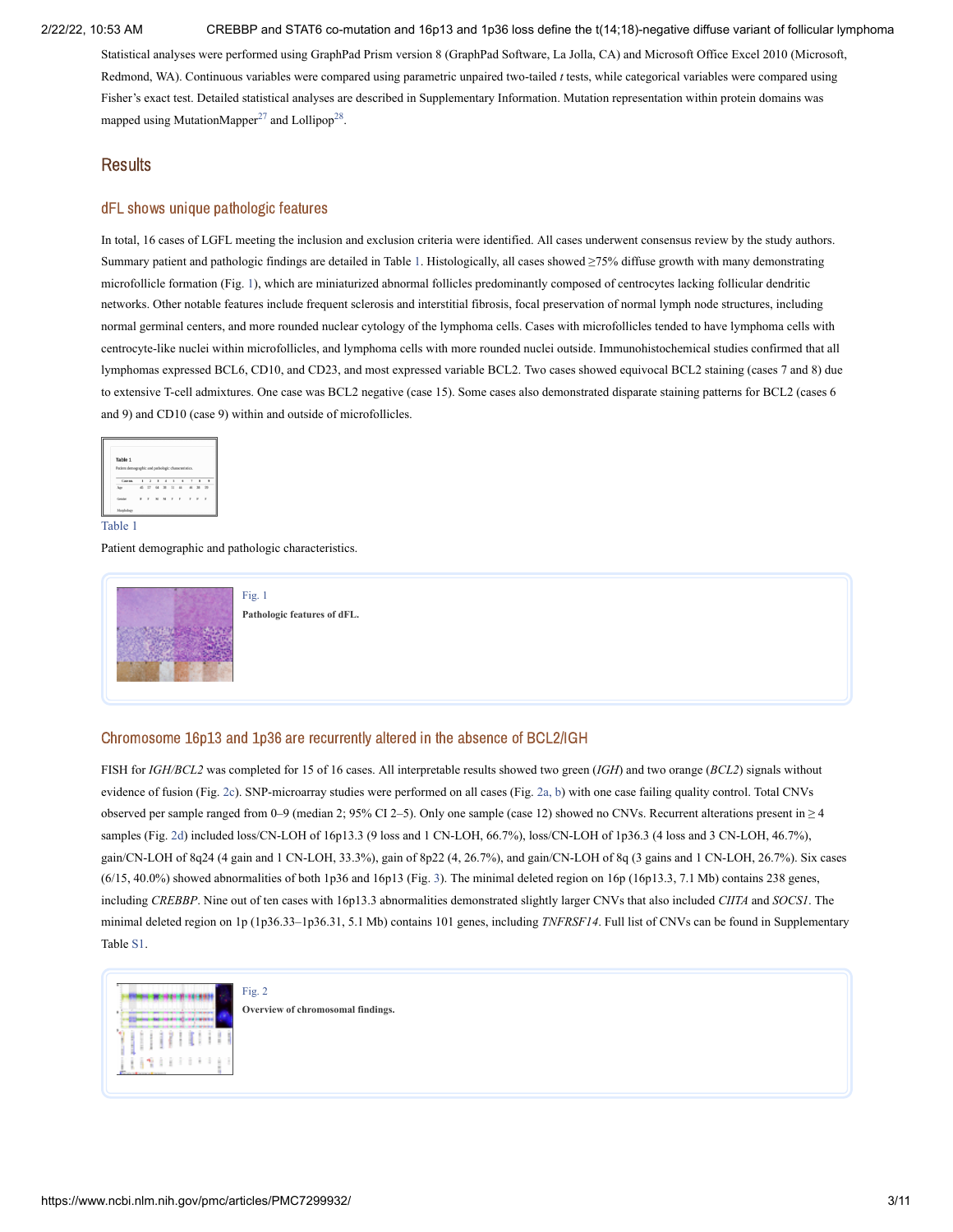| Fig. 3                               |
|--------------------------------------|
| Recurrent chromosomal abnormalities. |
|                                      |
|                                      |
|                                      |
|                                      |
|                                      |
|                                      |

## CREBBP and STAT6 are highly recurrently comutated

Next-generation sequencing (NGS) was performed in all cases. A total of 161 "likely somatic" and "cannot exclude somatic" variants were identified in 56 genes. 157 (97.5%) of these variants were classified as likely somatic, while 4 (2.5%) were classified as cannot exclude somatic. Clonality and cellularity analysis (see below) reclassified two "likely somatic" variants (*KMT2C* and *SPEN*) and two "cannot exclude somatic" variants (*KMT2C* and *NOTCH1*) as possibly germline, and reclassified the remaining two "cannot exclude somatic" variants (*CSMD3* and *CARD11*) as possibly somatic. Once the possibly germline variants were removed, along with other "likely germline" variants, a total of 157 likely/possibly somatic mutations were identified in 56 genes [\(Fig.](https://www.ncbi.nlm.nih.gov/pmc/articles/PMC7299932/figure/Fig4/?report=objectonly) 4). The number of mutations identified in each case ranged from 6 to 18 (median 9.5, 95% CI 7–11). Potential aberrant somatic hypermutation, suggested by the presence of multiple nondeleterious mutations with similar variant allele frequencies occurring within a single exon and allele, was identified in 3 cases (cases 6, 10 and 11) involving *BCR*, *SOCS1*, and *ACTB*, respectively. TMB was calculated for 14 of 16 cases, which showed uniformly low, and occasionally intermediate, TMB ranging from 2.6/Mb to 13.2/Mb (median of 4.4/Mb, 95% CI 2.6–6.1/Mb).



*CREBBP* was nearly-uniformly mutated (15/16 cases, 93.7%) [\(Fig.](https://www.ncbi.nlm.nih.gov/pmc/articles/PMC7299932/figure/Fig4/?report=objectonly) 4 and Supplementary Table [S2\)](#page-8-0). This was followed by *STAT6* (14/16 cases, 87.5%), *TNFRSF14* (11/16 cases, 68.7%), *FOXO1* (11 mutations in 7/16 cases, 43.7%), *KMT2D* (6/16 cases, 37.5%), *SOCS1* (6/16 cases, 37.5%), and *EZH2* (5/16 cases, 31.2%). Incorporating CNV data, 11 of 16 cases (68.7%) showed bi-allelic alterations of 16p13.3 and/or *CREBBP*, and 8 of 16 cases (50.0%) showed bi-allelic alterations of 1p36.3 and/or *TNFRSF14*. Mutations affecting *CREBBP* were mostly missense (12 of 18, 66.7%) or inframe insertion/deletion (4 of 18, 22.2%) events centered in the HAT histone acetylation protein domain, while mutations affecting *STAT6* were all missense changes occurring in the DNA binding domain [\(Fig.](https://www.ncbi.nlm.nih.gov/pmc/articles/PMC7299932/figure/Fig5/?report=objectonly) 5). Thirteen cases demonstrated *CREBBP* and *STAT6* comutation (13/16, 81.2%). Lymphomas carrying mutations in both genes harbored fewer total alterations compared with lymphomas lacking comutations [\(Fig.](https://www.ncbi.nlm.nih.gov/pmc/articles/PMC7299932/figure/Fig4/?report=objectonly) 4a). This observation held true for the number of mutations (median 8, ranging from 6 to 11 vs. median 18, ranging from 12 to 18; *p* value < 0.0001), CNVs (median 2, ranging from 0 to 5 vs. median 6, ranging from 3 to 9, *p* value of 0.0191), and total alterations (median 10, ranging from 7 to 16 vs. median 24, ranging from 14 to 27, *p* value of 0.0006). Clonality and cellularity assessment (see below) showed that these differences could not be accounted for by lower tumor purity in the comutated cases [\(Fig.](https://www.ncbi.nlm.nih.gov/pmc/articles/PMC7299932/figure/Fig6/?report=objectonly) 6a). Even though the number of mutations and CNVs differed between these two groups, TMB did not differ significantly (median 4.4 vs. median 5.3, *p* value of 0.1703). Additional comparisons can be found in Supplementary Information (Supplementary Figure [S4](#page-8-0)).

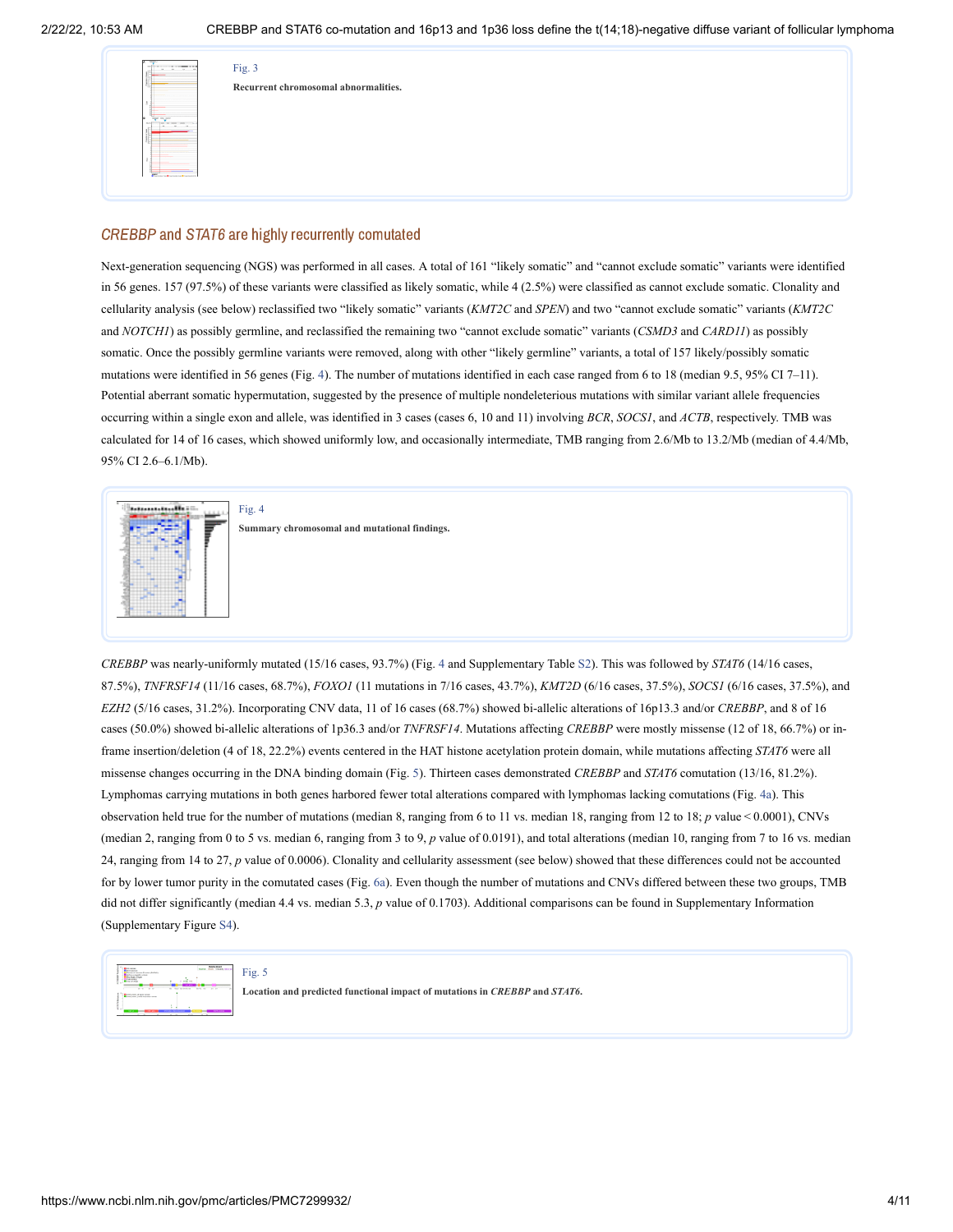|  |   |   |   | Fig. 6 |
|--|---|---|---|--------|
|  |   |   |   | Clonal |
|  |   |   |   |        |
|  |   | ٠ |   |        |
|  |   |   |   |        |
|  | ٠ |   |   |        |
|  | ī |   | ٠ |        |
|  |   |   |   |        |

**Clonality analysis based on CNVs and mutations.**

### CREBBP mutations are clonally dominant

Integrating both mutation VAFs and (co-occurring) CNV B-allele frequencies, the cellular representation of individual alterations was calculated (Fig. [6b](https://www.ncbi.nlm.nih.gov/pmc/articles/PMC7299932/figure/Fig6/?report=objectonly)), which enabled estimation of tumor purity/cellularity [\(Fig.](https://www.ncbi.nlm.nih.gov/pmc/articles/PMC7299932/figure/Fig6/?report=objectonly) 6a), and more accurate variant significance classification. This analysis showed that *CREBBP* mutations are dominant clonal events in most cases [\(Fig.](https://www.ncbi.nlm.nih.gov/pmc/articles/PMC7299932/figure/Fig6/?report=objectonly) 6c) accounting for 78.1% of tumor cells (median 95 CI 49.7–99.0%). In contrast, other recurrently mutated genes frequently represented subclonal events with *STAT6* mutations accounting for 54.3% of tumor cells (median 95% CI 38.9–70.0%, *p* = 0.0041), *TNFRSF14* mutations accounting for 59.9% of tumor cells (median 95% CI 45.2–67.9%, *p* = 0.0380), *KMT2D* mutations accounting for 35.5% of tumor cells (median 95% CI 32.0–59.5%, *p* = 0.0012), *EZH2* mutations accounting for 55.5% of tumor cells (median 94% CI 44.8–61.5%, *p* = 0.0301), *CARD11* mutations accounting for 49.4% of tumor cells (median 94% CI 36.8–69.2%, *p* = 0.0219), and *EP300* mutations account for 44.0% of tumor cells (median 88% CI 37.5–57.6%, *p* = 0.0117).

#### CREBBP and STAT6 comutation and 16p13 and 1p36 loss represent unique features of dFL

In order to determine if the recurrent CNV and mutational findings from the present study are enriched in dFL, a detailed literature review was performed [\(Table](https://www.ncbi.nlm.nih.gov/pmc/articles/PMC7299932/table/Tab2/?report=objectonly) 2). Each recurrent, and select combinations of, alteration found in the current report was pooled with less comprehensive analyses from three previous studies of  $dFL^{3,20,21}$  $dFL^{3,20,21}$  $dFL^{3,20,21}$  $dFL^{3,20,21}$  $dFL^{3,20,21}$  to identify unique features of dFL. Of note, two cases from the Siddiqi et al. study were not included, as those cases had demonstrable *BCL2/IGH* rearrangements. The aggregate frequencies of particular alterations found in dFL were contrasted with previously published reports for cFL<sup>4-[19](#page-10-0)</sup> and MZL<sup>[26](#page-10-7)[,29](#page-10-10)-[41](#page-11-0)</sup>. Although the previous studies describing CNVs in cFL used a variety of techniques, most of these studies (8/13, 61%) were performed using SNP-array platforms similar to the present method indicating that the results obtained in these prior studies should be comparable to our findings. Compared with cFL and MZL, 16p13 and/or 1p36 abnormalities are far more frequent in dFL. *CREBBP* mutations are slightly more common in dFL, and *STAT6* mutations are much more common in dFL. *CREBBP* and *STAT6* comutation is particularly enriched in dFL. All recurrent alterations found in dFL are statistically significantly under-represented in MZL [\(Table](https://www.ncbi.nlm.nih.gov/pmc/articles/PMC7299932/table/Tab2/?report=objectonly) 2).

| Table 2                                                                                                                               |            |                               |  |
|---------------------------------------------------------------------------------------------------------------------------------------|------------|-------------------------------|--|
| Recurrently detected copy number variants and mutations found i:<br>compared with previously published studies of conventional follic |            |                               |  |
| lymphoma (MZL).                                                                                                                       |            |                               |  |
| Caps number loss/CN-LOH                                                                                                               | dFL % (N)* | $cFL \leq CN$                 |  |
| 1636                                                                                                                                  |            | 76.4% (42/55) 21.8% (158/724) |  |
| 16p13                                                                                                                                 |            | 38.5% (10:26) 9.1% (53/583)   |  |

#### [Table](https://www.ncbi.nlm.nih.gov/pmc/articles/PMC7299932/table/Tab2/?report=objectonly) 2

Recurrently detected copy number variants and mutations found in diffuse follicular lymphoma (dFL) compared with previously published studies of conventional follicular lymphoma (cFL) and marginal zone lymphoma (MZL).

## **Discussion**

The present study of 16 cases of dFL is the largest series to include detailed pathologic, chromosomal, and NGS analyses that reveal novel, and unifying, pathologic and genetic findings. Not only do our findings support continued classification of dFL a variant of cFL, our findings also show how comprehensive molecular profiling can aid in the differential diagnosis and workup of low-grade B-cell lymphoma (LGBCL).

Pathologic analyses identified novel morphologic features of dFL, such as frequent sclerosis, microfollicle formation, and rounded nuclear cytology, in addition to the known features of diffuse histology, focal preservation of normal lymph node structures, coexpression of CD23, and variable expression of BCL2<sup>[3](#page-9-2),[20](#page-10-1)</sup>. Microfollicles lack follicular dendritic networks rendering them distinct from typical follicles/nodules found in cFL. To our knowledge, this growth pattern has only been associated with  $dFL^1$  $dFL^1$ , and has not been described in any other type of LGBCL to date. Although CD23 was used as a selection criteria for 6 of 16 cases, all cases showed CD23 coexpression suggesting that this may be a unifying feature of dFL, whereas cFL is only occasionally CD23 positive<sup>[42](#page-11-1)[,43](#page-11-2)</sup>. Variable BCL2 expression in the absence of *BCL2/IGH* rearrangements suggests alternative mechanisms of BCL2 up-regulation on the DNA<sup>[44](#page-11-3)[,45](#page-11-4)</sup> or transcriptional<sup>[46,](#page-11-5)[47](#page-11-6)</sup> level, although we did not find either copy number gains of the BCL2 locus or mutations of BCL2 in dFL.

Our data demonstrated new associations of loss/CN-LOH of 16p13 and CN-LOH of 1p36, and confirmed the reported absence of t(14;18) and recurrent loss of 1p[3](#page-9-2)6<sup>3[,20](#page-10-1)</sup>. However, the frequency 1p36 abnormalities in our series was far lower than originally published<sup>3</sup>, but is similar to the rate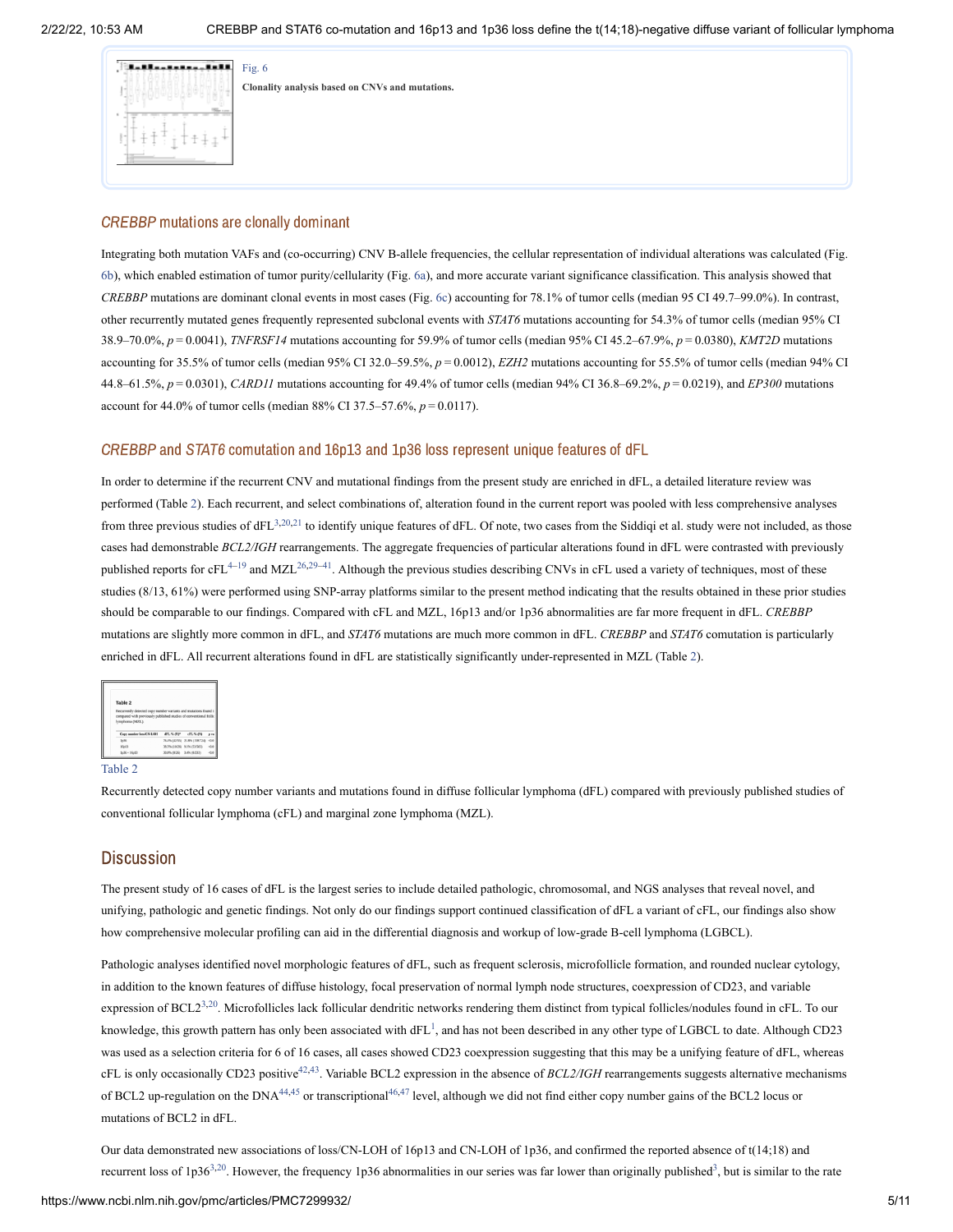reported by Siddiqi et al.<sup>[20](#page-10-1)</sup>. This difference may be related to selection, sampling, and/or technical biases. Unlike the Katzenberger et al.<sup>[3](#page-9-2)</sup> report where CD23 positivity was found in approximately two-thirds of the lymphomas, there was uniform expression of CD23 in this and the Siddiqi et al. series, which could skew the distribution of the genetic findings. Alternatively, with larger numbers of dFL being studied, the full spectrum of chromosomal abnormalities is emerging unmasking a lower prevalence of 1p36 deletion. Finally, technical bias could also account for these differences, as the original report used FISH, which has a superior analytical sensitivity (5% of nuclei) to both aCGH and SNP-microarray. While all of the cases we studied had at least 15% tumor cells, it is plausible that subclonal loss of 1p36 may be missed by our approach. Irrespective of the reason for this discordance, combined data suggest that loss of 1p36 alone is not sufficient, or specific, for dFL, especially if array-based techniques or NGS are used. Unlike previous studies, the most predominant CNV observed in our series was loss/CN-LOH of 16p13, which was only found in two cases (22.2%) in the Siddiqi et al. study<sup>[20](#page-10-1)</sup>. This apparent discrepancy may, again, be technique related, as array CGH (aCGH) used by Siddiqi et al. typically shows inferior analytical sensitivity, and cannot detect CN-LOH. Not only are 16p13 abnormalities a novel association in dFL, we also found that the minimally altered region(s) encompassed *CREBBP*, *CIITA*, and *SOCS1*, which suggests a possible co-operative mechanism for tumor immune  $evasion<sup>19,48</sup>$  $evasion<sup>19,48</sup>$  $evasion<sup>19,48</sup>$  $evasion<sup>19,48</sup>$ .

Targeted NGS showed near-uniform mutations of *CREBBP* and *STAT6* with clonal dominance of the *CREBBP* mutations suggestive of a founder event. The mutational profiles of dFL in our series showed frequent mutations in genes implicated in GCB derived lymphomas<sup>[11](#page-9-5)[,12](#page-9-7)</sup>, including *CREBBP*, *TNFRSF14*, *KMT2D*, and *EZH2*, which offers genetic confirmation for the current classification of dFL as a FL variant. We did not identify MAPK pathway mutations associated with  $pFL^{25,49}$  $pFL^{25,49}$  $pFL^{25,49}$  $pFL^{25,49}$  $pFL^{25,49}$  indicating dFL shares more genetic similarities with cFL than pFL. Unlike cFL, where t(14;18) represents the founder event<sup>[13](#page-9-8)</sup> and *CREBBP* mutations represent subsequent driver events, our data suggest *CREBBP* mutations represent founder events in dFL in the absence of *BCL2/IGH* rearrangements.

With regard to *CREBBP* mutations, the enrichment for non-truncating mutations within the HAT domain, which leads to enzymatic loss of protein function<sup>[12](#page-9-7)</sup>, is similar to what has been previously described in cFL<sup>[50](#page-11-9)</sup>. Unlike previous reports of cFL or GCB DLBCL<sup>12,[14](#page-9-6)</sup>, which show majority mono-allelic loss of *CREBBP*, our series identified majority bi-allelic loss of *CREBBP*. In mice, heterozygous/haploinsufficient loss of *CREBBP* coupled with BCL2 overexpression in B-cells leads to the development of GCB lymphomas<sup>[50](#page-11-9)</sup>. Without *BCL2/IGH*, however, other antiapoptotic mechanisms may be implicated in dFL, such as *STAT6* comutation. *STAT6* is commonly mutated in classical Hodgkin lymphoma (32%)<sup>[51](#page-11-10)</sup> and PMBL  $(36\%)^{52}$  $(36\%)^{52}$  $(36\%)^{52}$ , but is not typically mutated in GCB lymphomas<sup>[11](#page-9-5)[–19](#page-10-0)</sup>. Our data show that *STAT6* mutations are always comutated with *CREBBP*, or *EP300* that forms the CREBBP/EP300 complex, in dFL, and are frequently associated with concurrent loss of *SOCS1*. The conspicuous co-occurrence of these alterations suggest a degree of cooperativity. Similar to previous studies of GCB lymphoma<sup>[53,](#page-11-12)[54](#page-11-13)</sup>, all of the detected *STAT6* mutations in dFL were missense changes occurring in the DNA binding domain, which has been shown to activate JAK/STAT signaling<sup>[53,](#page-11-12)[54](#page-11-13)</sup>. An important STAT6 target is the *BCL-xL/BCL2L1* (BCL2-like antiapoptotic protein) gene<sup>[55](#page-11-14)</sup>, which is often amplified in epithelial malignancies<sup>[56](#page-11-15)</sup>. In PMBL, overexpression pSTAT6 leads to accumulation of BCL-xL<sup>[57](#page-12-0)</sup>, a phenomenon that may be reversed by inducing the STAT6 negative regulator  $SOCSI<sup>51,57</sup>$  $SOCSI<sup>51,57</sup>$  $SOCSI<sup>51,57</sup>$  $SOCSI<sup>51,57</sup>$ . The concurrent gain of function of STAT6 and loss of its negative regulator, SOCS1, in dFL may drive high levels of BCL-xL that could serve as a functional surrogate for BCL2 excess to cooperate with *CREBBP* bi-allelic loss in the development of dFL. Future studies could evaluate the possibility that *CREBBP* loss and *STAT6* gain, possibly through BCL-xL, are sufficient to induce dFL-like lymphomas.

A major limitation of this study is that it is correlative, and lacks functional confirmation of the findings and the proposed interactions. Another limitation is the small sample size and lack of clinical follow-up, which is a consequence of the exceedingly rare occurrence of this lymphoma, and the frequent extramural consultative nature of the pathology review. As described earlier, the uniform inguinal location and CD23 positivity found in the present study may bias the results towards apparent unifying pathologic and molecular features. Given that these two features are commonly used as criteria to diagnose this variant of FL, only a large-scale screen of diffuse-pattern LGFL would allow identification of sufficient numbers of CD23 negative/noninguinal cases to investigate this possibility. Although some t(14;18)-negative FL have *BCL6* abnormalities (translocations or amplification), we did not pursue *BCL6* translocations since that was not a criterion used in the original Katzenberger et al.<sup>[3](#page-9-2)</sup> definition, and we did not find *BCL6* amplification in our series. Additional limitations are technical in nature. There may be false negativity, in particular for subclonal 1p36 deletion, due to low tumor cellularity seen in a small number of cases. The lack of matched germline tissue can confound tumor-only SNP-microarray and NGS analysis, although we have detailed conservative and comprehensive interpretive guidelines to limit misattribution of germline variants as somatic mutations. Last, we did not perform detailed genetic analyses of a control group comprising cFL and MZL to determine if the CNVs and mutations found in dFL are truly enriched by a direct case-control comparison. Since a broad range of techniques and analysis methods were used by the referenced studies, there may be apparent differences in chromosomal and mutational patterns that is simply methodology-related. However, since many of the referenced studies used very similar techniques to the ones used in the present study, and reproducible molecular patterns were identified through this review, the presented aggregate reanalysis of the literature should represent a reliable estimate of the true rates of chromosomal and molecular abnormalities found in cFL and MZL, from which dFL differ.

Combined with the previously published studies, 66 dFL cases have now been pathologically and genetically characterized. As the WHO classification moves towards molecularly-defined lymphoma entities, such as pFL, the unifying pathologic and genetic features described herein may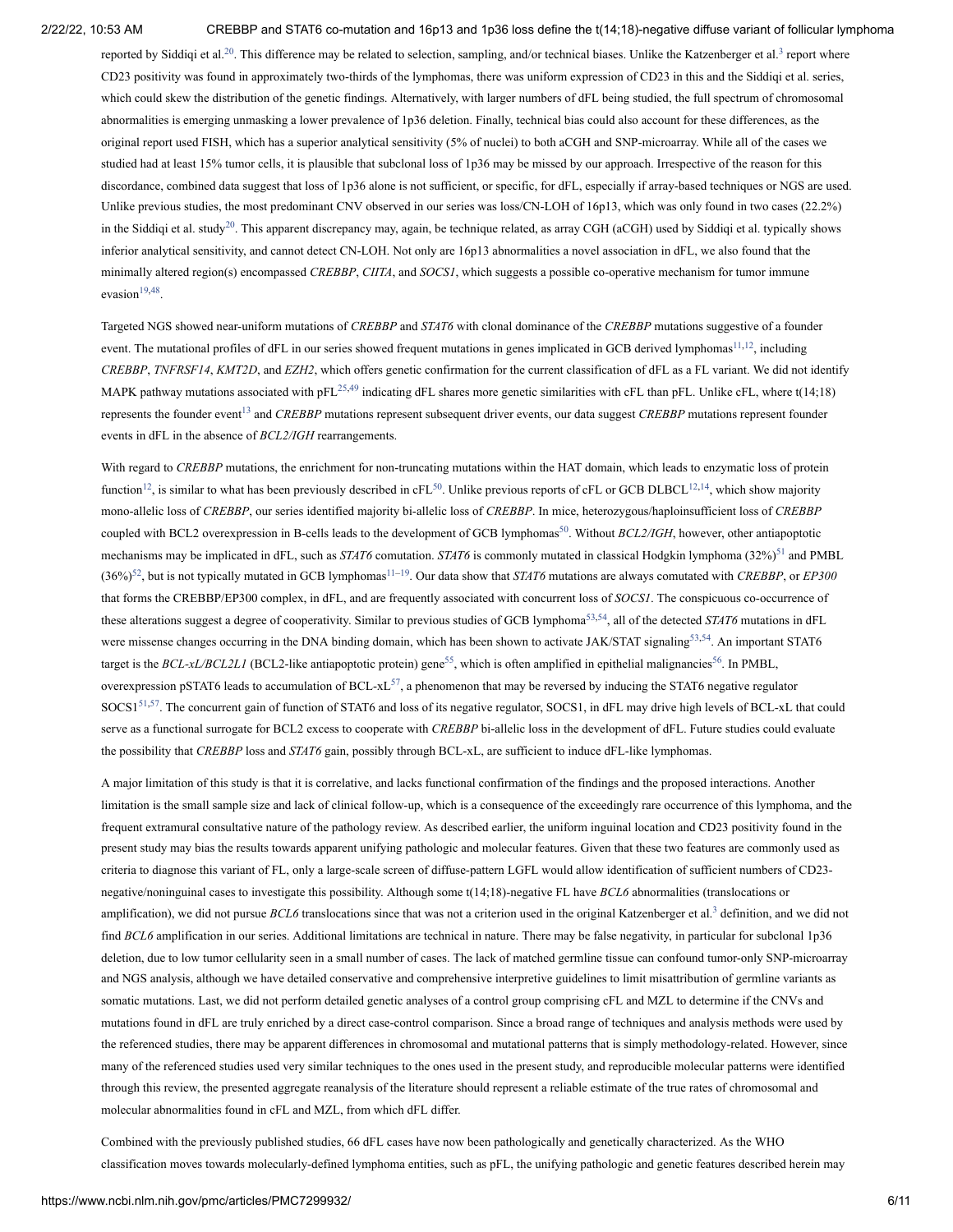aid in the accurate subclassification of LGFL. The diagnostic distinction between the dFL from cFL with prominent diffuse growth is specifically recommended by the 20[1](#page-9-0)6 WHO<sup>1</sup> when an excisional biopsy is available, as the former will consistently lack t(14;18) *BCL2/IGH* rearrangements. In diagnostically challenging cases, the ancillary work-up should begin with FISH. Once absence of *BCL2* rearrangement is confirmed, NGS and CNV detection should follow. Identification of the characteristic 1p36 and/or 16p13 abnormalities along with *CREBBP* and *STAT6* comutations would support a diagnosis of a t(14;18)-negative dFL. The present literature, including our findings, has identified genetically distinct profiles of subtypes of LGBCL, which support the incorporation of genomic studies in the routine lymphoma workup, as the field moves towards molecular classification of lymphoma subtypes.

## Supplementary information

<span id="page-8-0"></span>[Supplementary](https://www.ncbi.nlm.nih.gov/pmc/articles/PMC7299932/bin/41408_2020_335_MOESM1_ESM.docx) Information (1.0M, docx)

## Acknowledgements

We would like to thank the patients, and submitting pathologists and clinicians who provided supporting case data and patient samples for the study. This work was supported in part by the Sidney Kimmel Comprehensive Cancer Center Grant from the National Institutes of Health (P30 CA006973; R.R.X., A.S.D., C.D.G.) and by the intramural research program of the Center for Cancer Research, National Cancer Institute (Y.X., S.P., E.S.J.). We would also like to thank the University of California, Los Angeles, Clinical Cytogenetics Laboratory, and Dr. Nagesh Rao for providing usage of the Nexus Copy Number chromosomal analysis software.

## Author contributions

R.R.X and C.D.G. designed the study, analyzed the data, and wrote the manuscript; L.M.H and R.Y. performed the SNP-array and NGS studies, and FISH studies respectively, contributed to the manuscript, and critically reviewed the manuscript. A.P. developed the NGS data analysis and TMB pipelines, assisted with data analysis, contributed to the manuscript, and critically reviewed the manuscript. Y.X., S.P., and E.S.J. contributed to the study design, analyzed the data, and critically reviewed the manuscript. A.S.D., C.M.M., and S.M.F.G. contributed to the study design, reviewed the data, and critically reviewed the manuscript.

## Conflict of interest

The authors declare that they have no conflict of interest.

## Footnotes

Publisher's note Springer Nature remains neutral with regard to jurisdictional claims in published maps and institutional affiliations.

### Supplementary information

**Supplementary Information** accompanies this paper at (10.1038/s41408-020-0335-0).

## Article information

Blood Cancer J. 2020 Jun; 10(6): 69. Published online 2020 Jun 17. doi: [10.1038/s41408-020-0335-0](https://dx.doi.org/10.1038%2Fs41408-020-0335-0)

PMCID: PMC7299932

PMID: [32555149](https://www.ncbi.nlm.nih.gov/pubmed/32555149)

[Rena](https://www.ncbi.nlm.nih.gov/pubmed/?term=Xian%20RR%5BAuthor%5D&cauthor=true&cauthor_uid=32555149) R. Xian, <sup>1,2,3</sup> Yi [Xie](https://www.ncbi.nlm.nih.gov/pubmed/?term=Xie%20Y%5BAuthor%5D&cauthor=true&cauthor_uid=32555149), <sup>4,5</sup> Lisa M. [Haley,](https://www.ncbi.nlm.nih.gov/pubmed/?term=Haley%20LM%5BAuthor%5D&cauthor=true&cauthor_uid=32555149) <sup>1</sup> Raluca [Yonescu,](https://www.ncbi.nlm.nih.gov/pubmed/?term=Yonescu%20R%5BAuthor%5D&cauthor=true&cauthor_uid=32555149) <sup>1</sup> Aparna Pallavaiial[a,](https://www.ncbi.nlm.nih.gov/pubmed/?term=Gheith%20SM%5BAuthor%5D&cauthor=true&cauthor_uid=32555149) <sup>1</sup> Stefania [Pittaluga](https://www.ncbi.nlm.nih.gov/pubmed/?term=Pittaluga%20S%5BAuthor%5D&cauthor=true&cauthor_uid=32555149), <sup>4</sup> [Elaine](https://www.ncbi.nlm.nih.gov/pubmed/?term=Jaffe%20ES%5BAuthor%5D&cauthor=true&cauthor_uid=32555149) S. Jaffe, 4 Amy S. [Duffield,](https://www.ncbi.nlm.nih.gov/pubmed/?term=Duffield%20AS%5BAuthor%5D&cauthor=true&cauthor_uid=32555149) <sup>1,2</sup> Chad M. [McCall](https://www.ncbi.nlm.nih.gov/pubmed/?term=McCall%20CM%5BAuthor%5D&cauthor=true&cauthor_uid=32555149), <sup>1,6</sup> Shereen M. F. Gheith.<sup>7</sup> and [Christopher](https://www.ncbi.nlm.nih.gov/pubmed/?term=Gocke%20CD%5BAuthor%5D&cauthor=true&cauthor_uid=32555149) D. Gocke<sup>DCh,2</sup>

 $^{\rm 1}$ Department of Pathology, Johns Hopkins Medical Institutions, Baltimore, MD USA

<sup>2</sup>Department of Oncology, Sidney Kimmel Comprehensive Cancer Center, Johns Hopkins Medical Institutions, Baltimore, MD USA

<sup>3</sup> Pathology and Lab Medicine, University of California, Los Angeles, Los Angeles, CA USA

<sup>4</sup> Laboratory of Pathology, National Cancer Institute, Bethesda, MD USA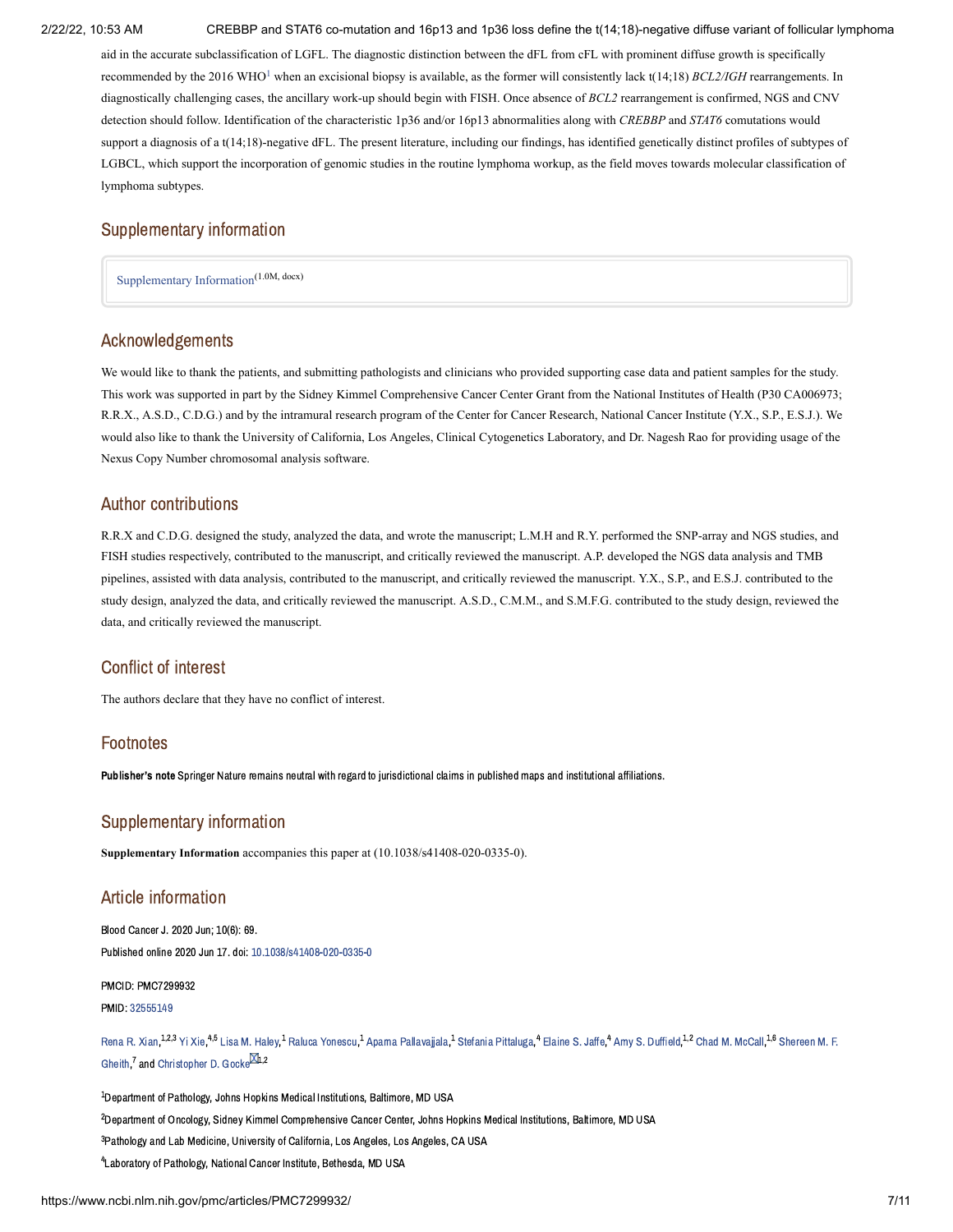$^5$ Department of Pathology and Laboratory Medicine, University of California, San Francisco, San Francisco, CA USA

 $^6$ Department of Pathology, Duke University School of Medicine, Durham, NC USA

<sup>7</sup> Pathology and Laboratory Medicine, Lehigh Valley Health Network, Allentown, PA USA

Christopher D. Gocke, Email: [cgocke1@jhmi.edu.](mailto:dev@null)

**M**Corresponding author.

Received 2020 Mar 22; Revised 2020 Jun 2; Accepted 2020 Jun 4.

[Copyright](https://www.ncbi.nlm.nih.gov/pmc/about/copyright/) © The Author(s) 2020

Open Access This article is licensed under a Creative Commons Attribution 4.0 International License, which permits use, sharing, adaptation, distribution and reproduction in any medium or format, as long as you give appropriate credit to the original author(s) and the source, provide a link to the Creative Commons license, and indicate if changes were made. The images or other third party material in this article are included in the article's Creative Commons license, unless indicated otherwise in a credit line to the material. If material is not included in the article's Creative Commons license and your intended use is not permitted by statutory regulation or exceeds the permitted use, you will need to obtain permission directly from the copyright holder. To view a copy of this license, visit <http://creativecommons.org/licenses/by/4.0/>.

This article has been [cited](https://www.ncbi.nlm.nih.gov/pmc/articles/PMC7299932/citedby/) by other articles in PMC.

Articles from Blood Cancer Journal are provided here courtesy of Nature Publishing Group

## References

<span id="page-9-0"></span>1. Swerdlow S. H., et al. WHO classification of tumours of haematopoietic and lymphoid tissues: International Agency for Research on Cancer, Lyon, France 2017.

<span id="page-9-1"></span>2. Bhagavathi S, et al. Does a diffuse growth pattern predict for survival in patients with low-grade follicular lymphoma? Leukemia Lymphoma. 2009;50:900– 903. [\[PubMed\]](https://www.ncbi.nlm.nih.gov/pubmed/19504394) [\[Google Scholar\]](https://scholar.google.com/scholar_lookup?journal=Leukemia+Lymphoma&title=Does+a+diffuse+growth+pattern+predict+for+survival+in+patients+with+low-grade+follicular+lymphoma?&author=S+Bhagavathi&volume=50&publication_year=2009&pages=900-903&pmid=19504394&)

<span id="page-9-2"></span>3. Katzenberger T, et al. A distinctive subtype of t(14;18)-negative nodal follicular non-Hodgkin lymphoma characterized by a predominantly diffuse growth pattern and deletions in the chromosomal region 1p36. Blood. 2009;113:1053–1061. [[PubMed](https://www.ncbi.nlm.nih.gov/pubmed/18978208)] [\[Google Scholar\]](https://scholar.google.com/scholar_lookup?journal=Blood&title=A+distinctive+subtype+of+t(14;18)-negative+nodal+follicular+non-Hodgkin+lymphoma+characterized+by+a+predominantly+diffuse+growth+pattern+and+deletions+in+the+chromosomal+region+1p36&author=T+Katzenberger&volume=113&publication_year=2009&pages=1053-1061&pmid=18978208&)

<span id="page-9-3"></span>4. Cheung KJ, et al. Acquired TNFRSF14 mutations in follicular lymphoma are associated with worse prognosis. Cancer Res. 2010;70:9166–9174. [[PubMed\]](https://www.ncbi.nlm.nih.gov/pubmed/20884631) [\[Google Scholar](https://scholar.google.com/scholar_lookup?journal=Cancer+Res.&title=Acquired+TNFRSF14+mutations+in+follicular+lymphoma+are+associated+with+worse+prognosis&author=KJ+Cheung&volume=70&publication_year=2010&pages=9166-9174&pmid=20884631&)]

5. Ross CW, et al. Comprehensive analysis of copy number and allele status identifies multiple chromosome defects underlying follicular lymphoma pathogenesis. Clin. Cancer Res. 2007;13:4777–4785. [[PubMed](https://www.ncbi.nlm.nih.gov/pubmed/17699855)] [[Google Scholar](https://scholar.google.com/scholar_lookup?journal=Clin.+Cancer+Res.&title=Comprehensive+analysis+of+copy+number+and+allele+status+identifies+multiple+chromosome+defects+underlying+follicular+lymphoma+pathogenesis&author=CW+Ross&volume=13&publication_year=2007&pages=4777-4785&pmid=17699855&)]

6. Cheung KJ, et al. Genome-wide profiling of follicular lymphoma by array comparative genomic hybridization reveals prognostically significant DNA copy number imbalances. Blood. 2009;113:137–148. [[PubMed\]](https://www.ncbi.nlm.nih.gov/pubmed/18703704) [\[Google Scholar](https://scholar.google.com/scholar_lookup?journal=Blood&title=Genome-wide+profiling+of+follicular+lymphoma+by+array+comparative+genomic+hybridization+reveals+prognostically+significant+DNA+copy+number+imbalances&author=KJ+Cheung&volume=113&publication_year=2009&pages=137-148&pmid=18703704&)]

7. Bouska A, et al. Genome-wide copy-number analyses reveal genomic abnormalities involved in transformation of follicular lymphoma. Blood. 2014;123:1681–1690. [[PMC free article\]](https://www.ncbi.nlm.nih.gov/pmc/articles/PMC3954050/?report=reader) [\[PubMed\]](https://www.ncbi.nlm.nih.gov/pubmed/24037725) [[Google Scholar](https://scholar.google.com/scholar_lookup?journal=Blood&title=Genome-wide+copy-number+analyses+reveal+genomic+abnormalities+involved+in+transformation+of+follicular+lymphoma&author=A+Bouska&volume=123&publication_year=2014&pages=1681-1690&pmid=24037725&)]

8. Cheung KJ, et al. High resolution analysis of follicular lymphoma genomes reveals somatic recurrent sites of copy-neutral loss of heterozygosity and copy number alterations that target single genes. Genes Chromosomes Cancer. 2010;49:669–681. [[PubMed](https://www.ncbi.nlm.nih.gov/pubmed/20544841)] [\[Google Scholar](https://scholar.google.com/scholar_lookup?journal=Genes+Chromosomes+Cancer&title=High+resolution+analysis+of+follicular+lymphoma+genomes+reveals+somatic+recurrent+sites+of+copy-neutral+loss+of+heterozygosity+and+copy+number+alterations+that+target+single+genes&author=KJ+Cheung&volume=49&publication_year=2010&pages=669-681&pmid=20544841&)]

9. Cheung KJ, et al. SNP analysis of minimally evolved t(14;18)(q32;q21)-positive follicular lymphomas reveals a common copy-neutral loss of heterozygosity pattern. Cytogenet. Genome Res. 2012;136:38–43. [[PubMed](https://www.ncbi.nlm.nih.gov/pubmed/22104078)] [\[Google Scholar\]](https://scholar.google.com/scholar_lookup?journal=Cytogenet.+Genome+Res.&title=SNP+analysis+of+minimally+evolved+t(14;18)(q32;q21)-positive+follicular+lymphomas+reveals+a+common+copy-neutral+loss+of+heterozygosity+pattern&author=KJ+Cheung&volume=136&publication_year=2012&pages=38-43&pmid=22104078&)

<span id="page-9-4"></span>10. O'Shea D, et al. Regions of acquired uniparental disomy at diagnosis of follicular lymphoma are associated with both overall survival and risk of transformation. Blood. 2009;113:2298–2301. [\[PMC free article](https://www.ncbi.nlm.nih.gov/pmc/articles/PMC2652373/?report=reader)] [[PubMed](https://www.ncbi.nlm.nih.gov/pubmed/19141865)] [\[Google Scholar](https://scholar.google.com/scholar_lookup?journal=Blood&title=Regions+of+acquired+uniparental+disomy+at+diagnosis+of+follicular+lymphoma+are+associated+with+both+overall+survival+and+risk+of+transformation&author=D+O%E2%80%99Shea&volume=113&publication_year=2009&pages=2298-2301&pmid=19141865&)]

<span id="page-9-5"></span>11. Morin RD, et al. Frequent mutation of histone-modifying genes in non-Hodgkin lymphoma. Nature. 2011;476:298–303. [[PMC free article\]](https://www.ncbi.nlm.nih.gov/pmc/articles/PMC3210554/?report=reader) [[PubMed](https://www.ncbi.nlm.nih.gov/pubmed/21796119)] [\[Google Scholar](https://scholar.google.com/scholar_lookup?journal=Nature&title=Frequent+mutation+of+histone-modifying+genes+in+non-Hodgkin+lymphoma&author=RD+Morin&volume=476&publication_year=2011&pages=298-303&pmid=21796119&)]

<span id="page-9-7"></span>12. Pasqualucci L, et al. Inactivating mutations of acetyltransferase genes in B-cell lymphoma. Nature. 2011;471:189–195. [[PMC free article\]](https://www.ncbi.nlm.nih.gov/pmc/articles/PMC3271441/?report=reader) [[PubMed\]](https://www.ncbi.nlm.nih.gov/pubmed/21390126) [\[Google Scholar](https://scholar.google.com/scholar_lookup?journal=Nature&title=Inactivating+mutations+of+acetyltransferase+genes+in+B-cell+lymphoma&author=L+Pasqualucci&volume=471&publication_year=2011&pages=189-195&pmid=21390126&)]

<span id="page-9-8"></span>13. Green MR, et al. Hierarchy in somatic mutations arising during genomic evolution and progression of follicular lymphoma. Blood. 2013;121:1604–1611. [\[PMC free article\]](https://www.ncbi.nlm.nih.gov/pmc/articles/PMC3587323/?report=reader) [\[PubMed\]](https://www.ncbi.nlm.nih.gov/pubmed/23297126) [\[Google Scholar\]](https://scholar.google.com/scholar_lookup?journal=Blood&title=Hierarchy+in+somatic+mutations+arising+during+genomic+evolution+and+progression+of+follicular+lymphoma&author=MR+Green&volume=121&publication_year=2013&pages=1604-1611&pmid=23297126&)

<span id="page-9-6"></span>14. Okosun J, et al. Integrated genomic analysis identifies recurrent mutations and evolution patterns driving the initiation and progression of follicular lymphoma. Nat. Genet. 2014;46:176–181. [\[PMC free article](https://www.ncbi.nlm.nih.gov/pmc/articles/PMC3907271/?report=reader)] [\[PubMed\]](https://www.ncbi.nlm.nih.gov/pubmed/24362818) [[Google Scholar](https://scholar.google.com/scholar_lookup?journal=Nat.+Genet.&title=Integrated+genomic+analysis+identifies+recurrent+mutations+and+evolution+patterns+driving+the+initiation+and+progression+of+follicular+lymphoma&author=J+Okosun&volume=46&publication_year=2014&pages=176-181&pmid=24362818&)]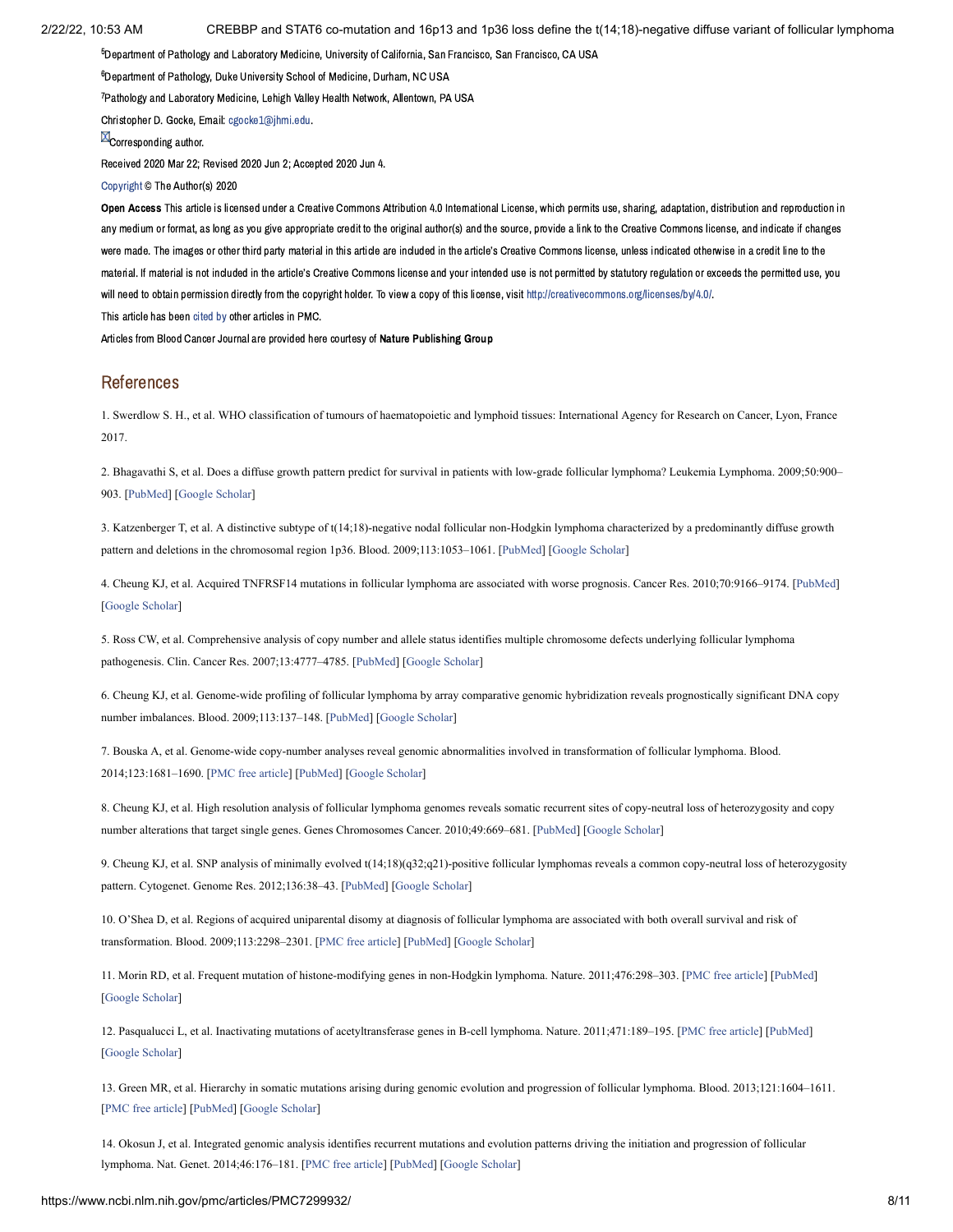15. Li H, et al. Mutations in linker histone genes HIST1H1 B, C, D, and E; OCT2 (POU2F2); IRF8; and ARID1A underlying the pathogenesis of follicular lymphoma. Blood. 2014;123:1487–1498. [\[PMC free article\]](https://www.ncbi.nlm.nih.gov/pmc/articles/PMC4729540/?report=reader) [\[PubMed\]](https://www.ncbi.nlm.nih.gov/pubmed/24435047) [\[Google Scholar](https://scholar.google.com/scholar_lookup?journal=Blood&title=Mutations+in+linker+histone+genes+HIST1H1+B,+C,+D,+and+E;+OCT2+(POU2F2);+IRF8;+and+ARID1A+underlying+the+pathogenesis+of+follicular+lymphoma&author=H+Li&volume=123&publication_year=2014&pages=1487-1498&pmid=24435047&)]

16. Pasqualucci L, et al. Genetics of follicular lymphoma transformation. Cell Rep. 2014;6:130–140. [[PMC free article\]](https://www.ncbi.nlm.nih.gov/pmc/articles/PMC4100800/?report=reader) [[PubMed](https://www.ncbi.nlm.nih.gov/pubmed/24388756)] [[Google Scholar](https://scholar.google.com/scholar_lookup?journal=Cell+Rep.&title=Genetics+of+follicular+lymphoma+transformation&author=L+Pasqualucci&volume=6&publication_year=2014&pages=130-140&pmid=24388756&)]

17. Pastore A, et al. Integration of gene mutations in risk prognostication for patients receiving first-line immunochemotherapy for follicular lymphoma: a retrospective analysis of a prospective clinical trial and validation in a population-based registry. Lancet Oncol. 2015;16:1111–1122. [\[PubMed\]](https://www.ncbi.nlm.nih.gov/pubmed/26256760) [\[Google Scholar](https://scholar.google.com/scholar_lookup?journal=Lancet+Oncol.&title=Integration+of+gene+mutations+in+risk+prognostication+for+patients+receiving+first-line+immunochemotherapy+for+follicular+lymphoma:+a+retrospective+analysis+of+a+prospective+clinical+trial+and+validation+in+a+population-based+registry&author=A+Pastore&volume=16&publication_year=2015&pages=1111-1122&pmid=26256760&)]

18. Okosun J, et al. Recurrent mTORC1-activating RRAGC mutations in follicular lymphoma. Nat. Genet. 2016;48:183–188. [[PMC free article\]](https://www.ncbi.nlm.nih.gov/pmc/articles/PMC4731318/?report=reader) [[PubMed](https://www.ncbi.nlm.nih.gov/pubmed/26691987)] [\[Google Scholar](https://scholar.google.com/scholar_lookup?journal=Nat.+Genet.&title=Recurrent+mTORC1-activating+RRAGC+mutations+in+follicular+lymphoma&author=J+Okosun&volume=48&publication_year=2016&pages=183-188&pmid=26691987&)]

<span id="page-10-0"></span>19. Green MR, et al. Mutations in early follicular lymphoma progenitors are associated with suppressed antigen presentation. Proc. Natl. Acad. Sci. USA. 2015;112:E1116–E1125. [[PMC free article](https://www.ncbi.nlm.nih.gov/pmc/articles/PMC4364211/?report=reader)] [\[PubMed\]](https://www.ncbi.nlm.nih.gov/pubmed/25713363) [\[Google Scholar\]](https://scholar.google.com/scholar_lookup?journal=Proc.+Natl.+Acad.+Sci.+USA&title=Mutations+in+early+follicular+lymphoma+progenitors+are+associated+with+suppressed+antigen+presentation&author=MR+Green&volume=112&publication_year=2015&pages=E1116-E1125&pmid=25713363&)

<span id="page-10-1"></span>20. Siddiqi IN, et al. Characterization of a variant of t(14;18) negative nodal diffuse follicular lymphoma with CD23 expression, 1p36/TNFRSF14 abnormalities, and STAT6 mutations. Mod. Pathol. 2016;29:570–581. [[PubMed\]](https://www.ncbi.nlm.nih.gov/pubmed/26965583) [[Google Scholar\]](https://scholar.google.com/scholar_lookup?journal=Mod.+Pathol.&title=Characterization+of+a+variant+of+t(14;18)+negative+nodal+diffuse+follicular+lymphoma+with+CD23+expression,+1p36/TNFRSF14+abnormalities,+and+STAT6+mutations&author=IN+Siddiqi&volume=29&publication_year=2016&pages=570-581&pmid=26965583&)

<span id="page-10-2"></span>21. Zamò A, et al. The exomic landscape of t (14; 18)‐negative diffuse follicular lymphoma with 1p36 deletion. Br. J. Haematol. 2018;180:391–394. [\[PubMed](https://www.ncbi.nlm.nih.gov/pubmed/29193015)] [\[Google Scholar](https://scholar.google.com/scholar_lookup?journal=Br.+J.+Haematol.&title=The+exomic+landscape+of+t+(14;+18)%E2%80%90negative+diffuse+follicular+lymphoma+with+1p36+deletion&author=A+Zam%C3%B2&volume=180&publication_year=2018&pages=391-394&pmid=29193015&)]

<span id="page-10-3"></span>22. Zheng G, et al. The diagnostic utility of targeted gene panel sequencing in discriminating etiologies of cytopenia. Am. J. Hematol. 2019;94:1141–1148. [\[PubMed\]](https://www.ncbi.nlm.nih.gov/pubmed/31350794) [[Google Scholar\]](https://scholar.google.com/scholar_lookup?journal=Am.+J.+Hematol.&title=The+diagnostic+utility+of+targeted+gene+panel+sequencing+in+discriminating+etiologies+of+cytopenia&author=G+Zheng&volume=94&publication_year=2019&pages=1141-1148&pmid=31350794&)

<span id="page-10-4"></span>23. McLaren W, et al. Deriving the consequences of genomic variants with the Ensembl API and SNP effect predictor. Bioinformatics. 2010;26:2069–2070. [\[PMC free article\]](https://www.ncbi.nlm.nih.gov/pmc/articles/PMC2916720/?report=reader) [\[PubMed\]](https://www.ncbi.nlm.nih.gov/pubmed/20562413) [\[Google Scholar\]](https://scholar.google.com/scholar_lookup?journal=Bioinformatics&title=Deriving+the+consequences+of+genomic+variants+with+the+Ensembl+API+and+SNP+effect+predictor&author=W+McLaren&volume=26&publication_year=2010&pages=2069-2070&pmid=20562413&)

<span id="page-10-5"></span>24. Chalmers ZR, et al. Analysis of 100,000 human cancer genomes reveals the landscape of tumor mutational burden. Genome Med. 2017;9:34. [\[PMC free article\]](https://www.ncbi.nlm.nih.gov/pmc/articles/PMC5395719/?report=reader) [\[PubMed\]](https://www.ncbi.nlm.nih.gov/pubmed/28420421) [\[Google Scholar\]](https://scholar.google.com/scholar_lookup?journal=Genome+Med.&title=Analysis+of+100,000+human+cancer+genomes+reveals+the+landscape+of+tumor+mutational+burden&author=ZR+Chalmers&volume=9&publication_year=2017&pages=34&pmid=28420421&)

<span id="page-10-6"></span>25. Schmidt J, et al. Genome-wide analysis of pediatric-type follicular lymphoma reveals low genetic complexity and recurrent alterations of TNFRSF14 gene. Blood. 2016;128:1101–1111. [\[PMC free article](https://www.ncbi.nlm.nih.gov/pmc/articles/PMC5000845/?report=reader)] [[PubMed\]](https://www.ncbi.nlm.nih.gov/pubmed/27257180) [[Google Scholar](https://scholar.google.com/scholar_lookup?journal=Blood&title=Genome-wide+analysis+of+pediatric-type+follicular+lymphoma+reveals+low+genetic+complexity+and+recurrent+alterations+of+TNFRSF14+gene&author=J+Schmidt&volume=128&publication_year=2016&pages=1101-1111&pmid=27257180&)]

<span id="page-10-7"></span>26. Pillonel V, et al. High-throughput sequencing of nodal marginal zone lymphomas identifies recurrent BRAF mutations. Leukemia. 2018;32:2412–2426. [\[PMC free article\]](https://www.ncbi.nlm.nih.gov/pmc/articles/PMC6224405/?report=reader) [\[PubMed\]](https://www.ncbi.nlm.nih.gov/pubmed/29556019) [\[Google Scholar\]](https://scholar.google.com/scholar_lookup?journal=Leukemia&title=High-throughput+sequencing+of+nodal+marginal+zone+lymphomas+identifies+recurrent+BRAF+mutations&author=V+Pillonel&volume=32&publication_year=2018&pages=2412-2426&pmid=29556019&)

<span id="page-10-8"></span>27. Cerami E, et al. The cBio cancer genomics portal: an open platform for exploring multidimensional cancer genomics data. Cancer Discov. 2012;2:401–404. [\[PMC free article\]](https://www.ncbi.nlm.nih.gov/pmc/articles/PMC3956037/?report=reader) [\[PubMed\]](https://www.ncbi.nlm.nih.gov/pubmed/22588877) [\[Google Scholar\]](https://scholar.google.com/scholar_lookup?journal=Cancer+Discov.&title=The+cBio+cancer+genomics+portal:+an+open+platform+for+exploring+multidimensional+cancer+genomics+data&author=E+Cerami&volume=2&publication_year=2012&pages=401-404&pmid=22588877&)

<span id="page-10-9"></span>28. Jay JJ, Brouwer C. Lollipops in the clinic: information dense mutation plots for precision medicine. PLoS One. 2016;11:e0160519. [\[PMC free article\]](https://www.ncbi.nlm.nih.gov/pmc/articles/PMC4973895/?report=reader) [\[PubMed\]](https://www.ncbi.nlm.nih.gov/pubmed/27490490) [[Google Scholar\]](https://scholar.google.com/scholar_lookup?journal=PLoS+One.&title=Lollipops+in+the+clinic:+information+dense+mutation+plots+for+precision+medicine&author=JJ+Jay&author=C+Brouwer&volume=11&publication_year=2016&pages=e0160519&pmid=27490490&)

<span id="page-10-10"></span>29. Spina V, et al. The genetics of nodal marginal zone lymphoma. Blood. 2016;128:1362–1373. [\[PMC free article](https://www.ncbi.nlm.nih.gov/pmc/articles/PMC5016706/?report=reader)] [\[PubMed\]](https://www.ncbi.nlm.nih.gov/pubmed/27335277) [\[Google Scholar](https://scholar.google.com/scholar_lookup?journal=Blood&title=The+genetics+of+nodal+marginal+zone+lymphoma&author=V+Spina&volume=128&publication_year=2016&pages=1362-1373&pmid=27335277&)]

30. Martinez-Lopez A, et al. MYD88 (L265P) somatic mutation in marginal zone B-cell lymphoma. Am. J. Surg. Pathol. 2015;39:644–651. [[PubMed\]](https://www.ncbi.nlm.nih.gov/pubmed/25723115) [\[Google Scholar](https://scholar.google.com/scholar_lookup?journal=Am.+J.+Surg.+Pathol.&title=MYD88+(L265P)+somatic+mutation+in+marginal+zone+B-cell+lymphoma&author=A+Martinez-Lopez&volume=39&publication_year=2015&pages=644-651&pmid=25723115&)]

31. van den Brand M, et al. Recurrent mutations in genes involved in nuclear factor- $\kappa$ B signalling in nodal marginal zone lymphoma—diagnostic and therapeutic implications. Histopathology. 2017;70:174–184. [[PubMed](https://www.ncbi.nlm.nih.gov/pubmed/27297871)] [[Google Scholar\]](https://scholar.google.com/scholar_lookup?journal=Histopathology&title=Recurrent+mutations+in+genes+involved+in+nuclear+factor%E2%80%90%CE%BAB+signalling+in+nodal+marginal+zone+lymphoma%E2%80%94diagnostic+and+therapeutic+implications&author=M+van+den+Brand&volume=70&publication_year=2017&pages=174-184&pmid=27297871&)

32. Johansson P, et al. Recurrent mutations in NF-KB pathway components, KMT2D, and NOTCH1/2 in ocular adnexal MALT-type marginal zone lymphomas. Oncotarget. 2016;7:62627–62639. [\[PMC free article](https://www.ncbi.nlm.nih.gov/pmc/articles/PMC5308752/?report=reader)] [\[PubMed\]](https://www.ncbi.nlm.nih.gov/pubmed/27566587) [[Google Scholar](https://scholar.google.com/scholar_lookup?journal=Oncotarget&title=Recurrent+mutations+in+NF-%CE%BAB+pathway+components,+KMT2D,+and+NOTCH1/2+in+ocular+adnexal+MALT-type+marginal+zone+lymphomas&author=P+Johansson&volume=7&publication_year=2016&pages=62627-62639&pmid=27566587&)]

33. Jung H, et al. The mutational landscape of ocular marginal zone lymphoma identifies frequent alterations in TNFAIP3 followed by mutations in TBL1XR1 and CREBBP. Oncotarget. 2017;8:17038–17049. [\[PMC free article\]](https://www.ncbi.nlm.nih.gov/pmc/articles/PMC5370020/?report=reader) [[PubMed\]](https://www.ncbi.nlm.nih.gov/pubmed/28152507) [[Google Scholar\]](https://scholar.google.com/scholar_lookup?journal=Oncotarget&title=The+mutational+landscape+of+ocular+marginal+zone+lymphoma+identifies+frequent+alterations+in+TNFAIP3+followed+by+mutations+in+TBL1XR1+and+CREBBP&author=H+Jung&volume=8&publication_year=2017&pages=17038-17049&pmid=28152507&)

34. Kiel MJ, et al. Whole-genome sequencing identifies recurrent somatic NOTCH2 mutations in splenic marginal zone lymphoma. J. Exp. Med. 2012;209:1553–1565. [[PMC free article\]](https://www.ncbi.nlm.nih.gov/pmc/articles/PMC3428949/?report=reader) [\[PubMed\]](https://www.ncbi.nlm.nih.gov/pubmed/22891276) [[Google Scholar](https://scholar.google.com/scholar_lookup?journal=J.+Exp.+Med.&title=Whole-genome+sequencing+identifies+recurrent+somatic+NOTCH2+mutations+in+splenic+marginal+zone+lymphoma&author=MJ+Kiel&volume=209&publication_year=2012&pages=1553-1565&pmid=22891276&)]

35. Martinez N, et al. Whole-exome sequencing in splenic marginal zone lymphoma reveals mutations in genes involved in marginal zone differentiation. Leukemia. 2014;28:1334–1340. [[PubMed\]](https://www.ncbi.nlm.nih.gov/pubmed/24296945) [[Google Scholar](https://scholar.google.com/scholar_lookup?journal=Leukemia&title=Whole-exome+sequencing+in+splenic+marginal+zone+lymphoma+reveals+mutations+in+genes+involved+in+marginal+zone+differentiation&author=N+Martinez&volume=28&publication_year=2014&pages=1334-1340&pmid=24296945&)]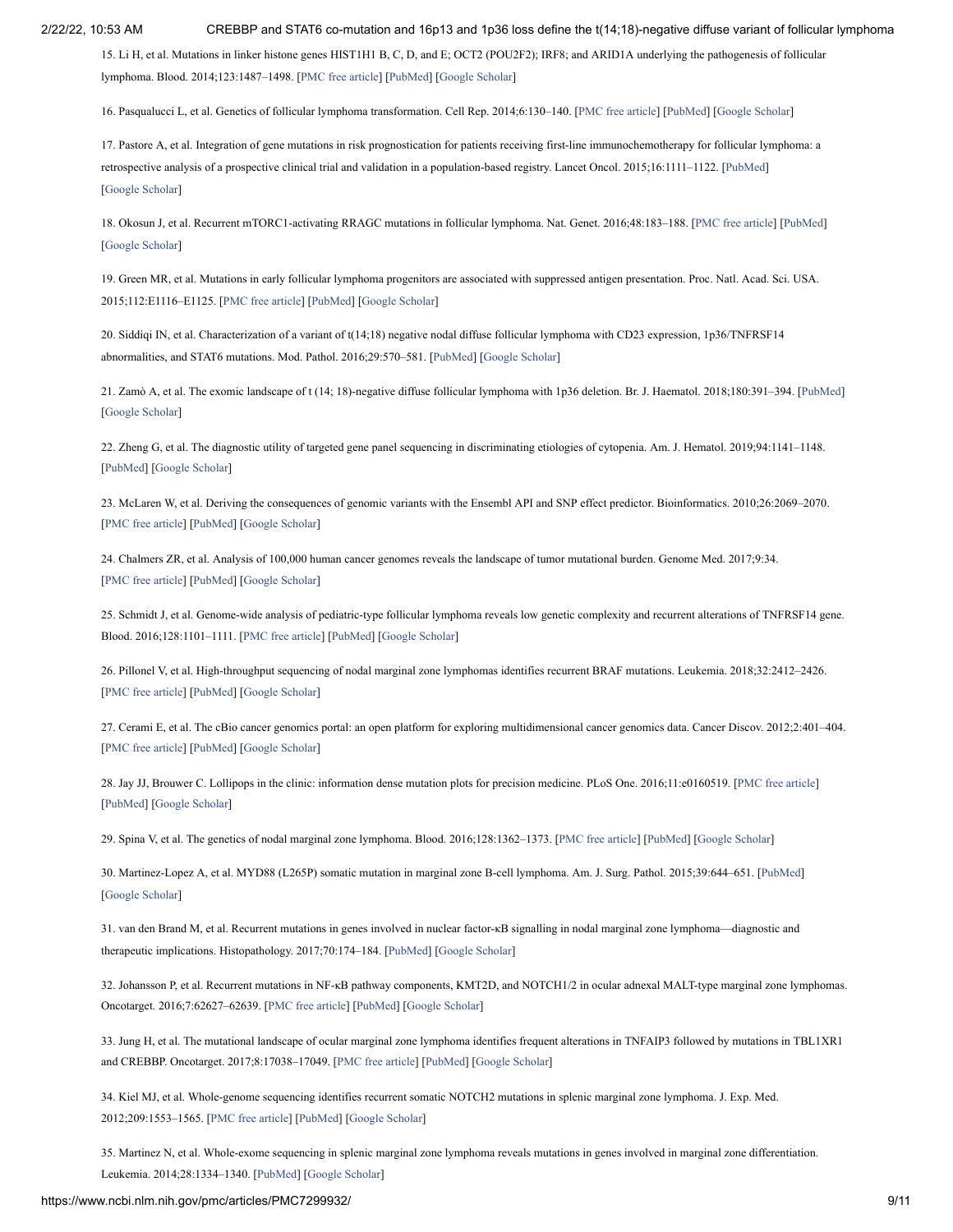36. Parry M, et al. Genetics and prognostication in splenic marginal zone lymphoma: revelations from deep sequencing. Clin. Cancer Res. 2015;21:4174–4183. [\[PMC free article\]](https://www.ncbi.nlm.nih.gov/pmc/articles/PMC4490180/?report=reader) [\[PubMed\]](https://www.ncbi.nlm.nih.gov/pubmed/25779943) [\[Google Scholar\]](https://scholar.google.com/scholar_lookup?journal=Clin.+Cancer+Res.&title=Genetics+and+prognostication+in+splenic+marginal+zone+lymphoma:+revelations+from+deep+sequencing&author=M+Parry&volume=21&publication_year=2015&pages=4174-4183&pmid=25779943&)

37. Rossi D, et al. The coding genome of splenic marginal zone lymphoma: activation of NOTCH2 and other pathways regulating marginal zone development. J. Exp. Med. 2012;209:1537–1551. [\[PMC free article\]](https://www.ncbi.nlm.nih.gov/pmc/articles/PMC3428941/?report=reader) [\[PubMed\]](https://www.ncbi.nlm.nih.gov/pubmed/22891273) [\[Google Scholar\]](https://scholar.google.com/scholar_lookup?journal=J.+Exp.+Med.&title=The+coding+genome+of+splenic+marginal+zone+lymphoma:+activation+of+NOTCH2+and+other+pathways+regulating+marginal+zone+development&author=D+Rossi&volume=209&publication_year=2012&pages=1537-1551&pmid=22891273&)

38. Rinaldi A, et al. Genome-wide DNA profiling of marginal zone lymphomas identifies subtype-specific lesions with an impact on the clinical outcome. Blood. 2011;117:1595–1604. [[PubMed](https://www.ncbi.nlm.nih.gov/pubmed/21115979)] [[Google Scholar](https://scholar.google.com/scholar_lookup?journal=Blood&title=Genome-wide+DNA+profiling+of+marginal+zone+lymphomas+identifies+subtype-specific+lesions+with+an+impact+on+the+clinical+outcome&author=A+Rinaldi&volume=117&publication_year=2011&pages=1595-1604&pmid=21115979&)]

39. Takahashi H, et al. Genome-wide analysis of ocular adnexal lymphoproliferative disorders using high-resolution single nucleotide polymorphism array. Invest. Ophthalmol. Vis. Sci. 2015;56:4156–4165. [\[PubMed\]](https://www.ncbi.nlm.nih.gov/pubmed/26120819) [\[Google Scholar\]](https://scholar.google.com/scholar_lookup?journal=Invest.+Ophthalmol.+Vis.+Sci.&title=Genome-wide+analysis+of+ocular+adnexal+lymphoproliferative+disorders+using+high-resolution+single+nucleotide+polymorphism+array&author=H+Takahashi&volume=56&publication_year=2015&pages=4156-4165&pmid=26120819&)

40. Salido M, et al. Cytogenetic aberrations and their prognostic value in a series of 330 splenic marginal zone B-cell lymphomas: a multicenter study of the splenic B-cell lymphoma group. Blood. 2010;116:1479–1488. [[PubMed](https://www.ncbi.nlm.nih.gov/pubmed/20479288)] [[Google Scholar\]](https://scholar.google.com/scholar_lookup?journal=Blood&title=Cytogenetic+aberrations+and+their+prognostic+value+in+a+series+of+330+splenic+marginal+zone+B-cell+lymphomas:+a+multicenter+study+of+the+splenic+B-cell+lymphoma+group&author=M+Salido&volume=116&publication_year=2010&pages=1479-1488&pmid=20479288&)

<span id="page-11-0"></span>41. Braggio E, et al. Genomic analysis of marginal zone and lymphoplasmacytic lymphomas identified common and disease-specific abnormalities. Mod. Pathol. 2012;25:651–660. [\[PMC free article](https://www.ncbi.nlm.nih.gov/pmc/articles/PMC3341516/?report=reader)] [[PubMed](https://www.ncbi.nlm.nih.gov/pubmed/22301699)] [\[Google Scholar](https://scholar.google.com/scholar_lookup?journal=Mod.+Pathol.&title=Genomic+analysis+of+marginal+zone+and+lymphoplasmacytic+lymphomas+identified+common+and+disease-specific+abnormalities&author=E+Braggio&volume=25&publication_year=2012&pages=651-660&pmid=22301699&)]

<span id="page-11-1"></span>42. Thorns C, et al. Significant high expression of CD23 in follicular lymphoma of the inguinal region. Histopathology. 2007;50:716–719. [[PubMed](https://www.ncbi.nlm.nih.gov/pubmed/17493235)] [\[Google Scholar](https://scholar.google.com/scholar_lookup?journal=Histopathology.&title=Significant+high+expression+of+CD23+in+follicular+lymphoma+of+the+inguinal+region&author=C+Thorns&volume=50&publication_year=2007&pages=716-719&pmid=17493235&)]

<span id="page-11-2"></span>43. Olteanu H, et al. CD23 expression in follicular lymphoma: clinicopathologic correlations. Am. J. Clin. Pathol. 2011;135:46–53. [[PubMed\]](https://www.ncbi.nlm.nih.gov/pubmed/21173123) [\[Google Scholar\]](https://scholar.google.com/scholar_lookup?journal=Am.+J.+Clin.+Pathol.&title=CD23+expression+in+follicular+lymphoma:+clinicopathologic+correlations&author=H+Olteanu&volume=135&publication_year=2011&pages=46-53&pmid=21173123&)

<span id="page-11-3"></span>44. Iqbal J, et al. BCL2 expression is a prognostic marker for the activated B-cell-like type of diffuse large B-cell lymphoma. J. Clin. Oncol. 2006;24:961–968. [\[PubMed\]](https://www.ncbi.nlm.nih.gov/pubmed/16418494) [[Google Scholar\]](https://scholar.google.com/scholar_lookup?journal=J.+Clin.+Oncol.&title=BCL2+expression+is+a+prognostic+marker+for+the+activated+B-cell-like+type+of+diffuse+large+B-cell+lymphoma&author=J+Iqbal&volume=24&publication_year=2006&pages=961-968&pmid=16418494&)

<span id="page-11-4"></span>45. Correia C, et al. BCL2 mutations are associated with increased risk of transformation and shortened survival in follicular lymphoma. Blood. 2015;125:658– 667. [\[PMC free article](https://www.ncbi.nlm.nih.gov/pmc/articles/PMC4304111/?report=reader)] [\[PubMed\]](https://www.ncbi.nlm.nih.gov/pubmed/25452615) [[Google Scholar\]](https://scholar.google.com/scholar_lookup?journal=Blood&title=BCL2+mutations+are+associated+with+increased+risk+of+transformation+and+shortened+survival+in+follicular+lymphoma&author=C+Correia&volume=125&publication_year=2015&pages=658-667&pmid=25452615&)

<span id="page-11-5"></span>46. Catz SD, Johnson JL. Transcriptional regulation of bcl-2 by nuclear factor kappa B and its significance in prostate cancer. Oncogene. 2001;20:7342–7351. [\[PubMed\]](https://www.ncbi.nlm.nih.gov/pubmed/11704864) [[Google Scholar\]](https://scholar.google.com/scholar_lookup?journal=Oncogene&title=Transcriptional+regulation+of+bcl-2+by+nuclear+factor+kappa+B+and+its+significance+in+prostate+cancer&author=SD+Catz&author=JL+Johnson&volume=20&publication_year=2001&pages=7342-7351&pmid=11704864&)

<span id="page-11-6"></span>47. Hanada M, et al. bcl-2 gene hypomethylation and high-level expression in B-cell chronic lymphocytic leukemia. Blood. 1993;82:1820–1828. [\[PubMed\]](https://www.ncbi.nlm.nih.gov/pubmed/8104532) [\[Google Scholar](https://scholar.google.com/scholar_lookup?journal=Blood&title=bcl-2+gene+hypomethylation+and+high-level+expression+in+B-cell+chronic+lymphocytic+leukemia&author=M+Hanada&volume=82&publication_year=1993&pages=1820-1828&pmid=8104532&)]

<span id="page-11-7"></span>48. Mottok A, et al. Genomic alterations in CIITA are frequent in primary mediastinal large B cell lymphoma and are associated with diminished MHC class II expression. Cell Rep. 2015;13:1418–1431. [[PubMed](https://www.ncbi.nlm.nih.gov/pubmed/26549456)] [[Google Scholar](https://scholar.google.com/scholar_lookup?journal=Cell+Rep.&title=Genomic+alterations+in+CIITA+are+frequent+in+primary+mediastinal+large+B+cell+lymphoma+and+are+associated+with+diminished+MHC+class+II+expression&author=A+Mottok&volume=13&publication_year=2015&pages=1418-1431&pmid=26549456&)]

<span id="page-11-8"></span>49. Louissaint A, Jr, et al. Pediatric-type nodal follicular lymphoma: a biologically distinct lymphoma with frequent MAPK pathway mutations. Blood. 2016;128:1093–1100. [[PMC free article](https://www.ncbi.nlm.nih.gov/pmc/articles/PMC5000844/?report=reader)] [[PubMed](https://www.ncbi.nlm.nih.gov/pubmed/27325104)] [\[Google Scholar](https://scholar.google.com/scholar_lookup?journal=Blood&title=Pediatric-type+nodal+follicular+lymphoma:+a+biologically+distinct+lymphoma+with+frequent+MAPK+pathway+mutations&author=A+Louissaint&volume=128&publication_year=2016&pages=1093-1100&pmid=27325104&)]

<span id="page-11-9"></span>50. García-Ramírez I, et al. Crebbp loss cooperates with Bcl2 overexpression to promote lymphoma in mice. Blood. 2017;129:2645–2656. [[PMC free article\]](https://www.ncbi.nlm.nih.gov/pmc/articles/PMC5428458/?report=reader) [\[PubMed\]](https://www.ncbi.nlm.nih.gov/pubmed/28288979) [[Google Scholar\]](https://scholar.google.com/scholar_lookup?journal=Blood.&title=Crebbp+loss+cooperates+with+Bcl2+overexpression+to+promote+lymphoma+in+mice&author=I+Garc%C3%ADa-Ram%C3%ADrez&volume=129&publication_year=2017&pages=2645-2656&pmid=28288979&)

<span id="page-11-10"></span>51. Tiacci E, et al. Pervasive mutations of JAK-STAT pathway genes in classical Hodgkin lymphoma. Blood. 2018;131:2454–2465. [\[PMC free article](https://www.ncbi.nlm.nih.gov/pmc/articles/PMC6634958/?report=reader)] [\[PubMed\]](https://www.ncbi.nlm.nih.gov/pubmed/29650799) [[Google Scholar\]](https://scholar.google.com/scholar_lookup?journal=Blood&title=Pervasive+mutations+of+JAK-STAT+pathway+genes+in+classical+Hodgkin+lymphoma&author=E+Tiacci&volume=131&publication_year=2018&pages=2454-2465&pmid=29650799&)

<span id="page-11-11"></span>52. Ritz O, Guiter C, Castellano F, et al. Recurrent mutations of the STAT6 DNAbinding domain in primary mediastinal B-cell lymphoma. Blood. 2009;114:1236–1242. [\[PMC free article](https://www.ncbi.nlm.nih.gov/pmc/articles/PMC2824656/?report=reader)] [[PubMed](https://www.ncbi.nlm.nih.gov/pubmed/19423726)] [\[Google Scholar](https://scholar.google.com/scholar_lookup?journal=Blood&title=Recurrent+mutations+of+the+STAT6+DNAbinding+domain+in+primary+mediastinal+B-cell+lymphoma&author=O+Ritz&author=C+Guiter&author=F+Castellano&volume=114&publication_year=2009&pages=1236-1242&pmid=19423726&)]

<span id="page-11-12"></span>53. Morin RD, et al. Genetic landscapes of relapsed and refractory diffuse large B-cell lymphomas. Clin. Cancer Res. 2016;22:2290–2300. [[PubMed](https://www.ncbi.nlm.nih.gov/pubmed/26647218)] [\[Google Scholar](https://scholar.google.com/scholar_lookup?journal=Clin.+Cancer+Res.&title=Genetic+landscapes+of+relapsed+and+refractory+diffuse+large+B-cell+lymphomas&author=RD+Morin&volume=22&publication_year=2016&pages=2290-2300&pmid=26647218&)]

<span id="page-11-13"></span>54. Yildiz M, et al. Activating STAT6 mutations in follicular lymphoma. Blood. 2015;125:668–679. [[PMC free article](https://www.ncbi.nlm.nih.gov/pmc/articles/PMC4729538/?report=reader)] [[PubMed](https://www.ncbi.nlm.nih.gov/pubmed/25428220)] [\[Google Scholar](https://scholar.google.com/scholar_lookup?journal=Blood&title=Activating+STAT6+mutations+in+follicular+lymphoma&author=M+Yildiz&volume=125&publication_year=2015&pages=668-679&pmid=25428220&)]

<span id="page-11-14"></span>55. Wurster AL, et al. Interleukin-4-mediated protection of primary B cells from apoptosis through Stat6-dependent up-regulation of Bcl-xL. J. Biol. Chem. 2002;277:27169–27175. [[PubMed](https://www.ncbi.nlm.nih.gov/pubmed/12023955)] [\[Google Scholar](https://scholar.google.com/scholar_lookup?journal=J.+Biol.+Chem.&title=Interleukin-4-mediated+protection+of+primary+B+cells+from+apoptosis+through+Stat6-dependent+up-regulation+of+Bcl-xL&author=AL+Wurster&volume=277&publication_year=2002&pages=27169-27175&pmid=12023955&)]

<span id="page-11-15"></span>56. Beroukhim R, et al. The landscape of somatic copy-number alteration across human cancers. Nature. 2010;463:899. [[PMC free article](https://www.ncbi.nlm.nih.gov/pmc/articles/PMC2826709/?report=reader)] [[PubMed\]](https://www.ncbi.nlm.nih.gov/pubmed/20164920) [\[Google Scholar](https://scholar.google.com/scholar_lookup?journal=Nature&title=The+landscape+of+somatic+copy-number+alteration+across+human+cancers&author=R+Beroukhim&volume=463&publication_year=2010&pages=899&pmid=20164920&)]